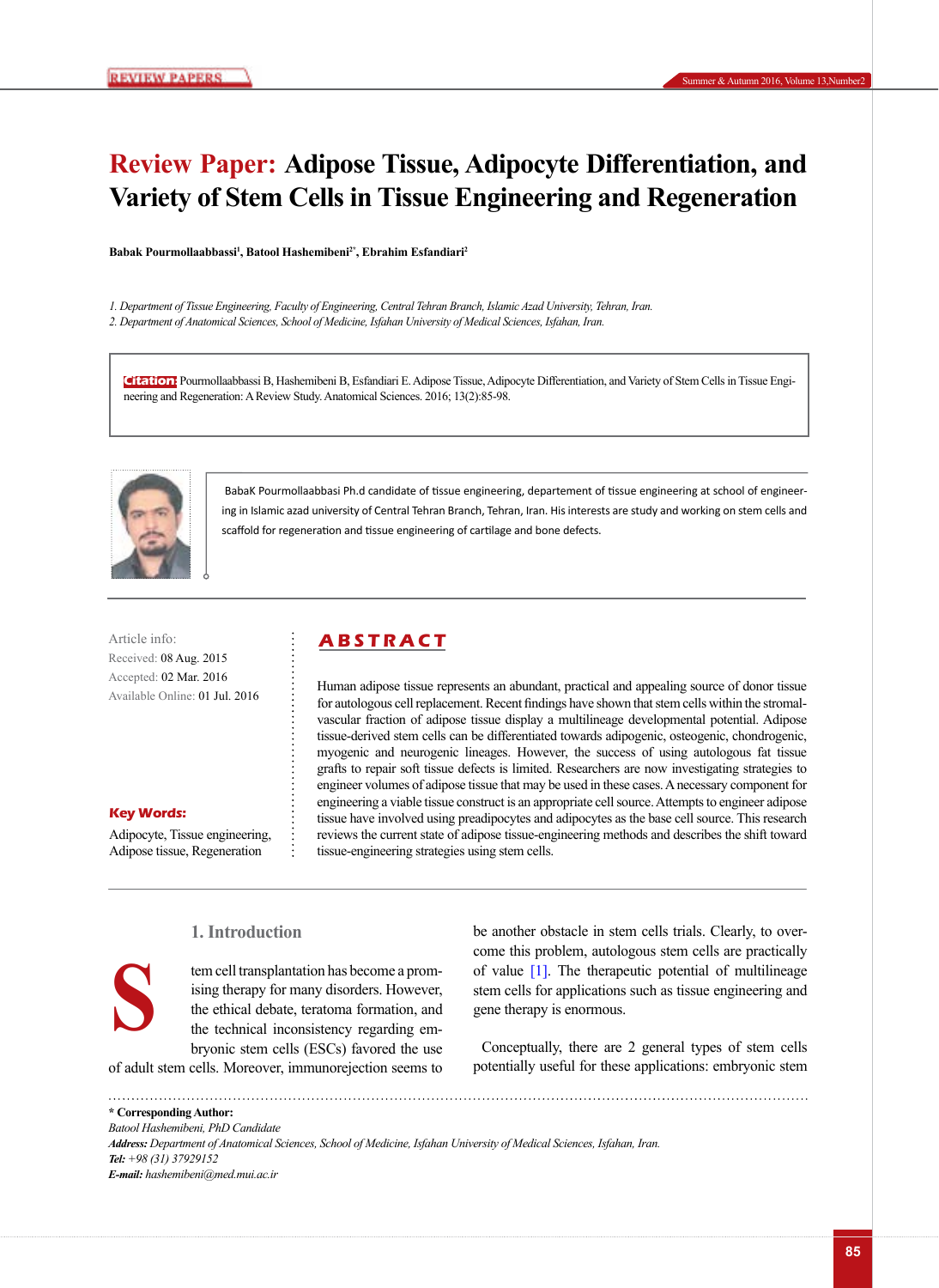cells (ESCs) and autologous stem cells. Although theoretically appealing because of their pluripotentiality, the practical use of ESCs is limited due to potential problems of cell regulation and ethical considerations. In contrast, autologous stem cells, by their nature, are immunocompatible and have no ethical issues regarding their use. For the engineering of mesodermally derived tissues, autologous stem cells obtained from bone marrow have proved an experimentally promising source. Human bone marrow is derived from the embryonic mesoderm and comprised a population of hematopoietic stem cells (HSCs), supported by a mesenchymal stroma [\[2-6\]](#page-7-1).

Adipose tissue may represent such a source. Although it is known that many tissues contain lineage-committed progenitor cells for tissue maintenance and repair, several studies have demonstrated the presence of uncommitted MSCs within the connective tissue matrices of several organs in birds, mice, rats, and rabbits [7-11]. Furthermore, adipose tissue, like bone marrow, is derived from the embryonic mesoderm and contains a heterogeneous stromal cell population [\[12-16\]](#page-8-0).

Adipose tissue derived stem cells were termed as: adipose derived stem/stromal cells (ASCs), adipose-derived adult stem (ADAS) cells, adipose-derived adult stromal cells, adipose-derived stromal cells (ADSCs), adipose stromal cells (ASCs), adipose mesenchymal stem cells (AdMSCs), lipoblast, pericyte, preadipocyte, and processed lipoaspirate (PLA) cells. To prevent the confusion in the literature, the International Fat Applied Technology Society reached a consensus to adopt the term "adiposederived stem cells" (ASCs) to identify the isolated, plastic-adherent, multipotent cell population [\[17\].](#page-8-1) Adipose tissue derives from the mesodermal layer of the embryo and develops both prenatally and postnatally [\[18\].](#page-8-2) Researchers studying the development of adipose tissue have long worked with a fibroblastic cell line, known as preadipocytes, isolated from adipose tissue [\[19-23\].](#page-8-3) The reason why adipose tissue would contain a stem cell population is still unclear. There is some discussion whether these cells are subpopulation of fibroblasts residing within the fat tissue or are perhaps mesenchymal or peripheral blood stem cells passing through the fat tissue [\[24,](#page-8-4) [25\]](#page-8-5).

The ASCs represent a readily available source for isolation of potentially useful stem cells [\[26\]](#page-8-6). In culture, they have shown to have an impressive developmental plasticity, including the ability to undergo multilineage differentiation and self-renewal [\[27\]](#page-8-7). When ASCs are compared with BM-MSCs, further similarities have been demonstrated regarding to their growth kinetics, cell senescence, gene transduction efficiency [\[28\]](#page-8-8), as well as CD surface marker expression [\[29-31\]](#page-8-9) and gene transcription [\[30\]](#page-8-10). Compared to bone marrow MSCs, ASCs have potential advantages for tissue engineering application; because of their tissue accessibility, multipotency, and ease of isolation without painful procedures or donor site injury.

#### **2. Adipose Tissue Structure and Function**

Adipose tissue is the most prevalent tissue in the human body. It is commonly found in subcutaneous loose connective tissue, and it also surrounds internal organs. Mature adipocytes constitute the majority of cells in adipose tissue. Beside mature adipocytes, fat tissue contains several other cell types, including stromal-vascular cells (SVC) such as fibroblasts, smooth muscle cells, pericyte, endothelial cells, and adipogenitor cells or preadipocytes [\[20\]](#page-8-11). Recent research shows that adipose tissue plays a more dynamic role than previously recognized in physiological processes of the whole body.

Adipose tissue is divided into 2 subtypes: white and brown fat. White fat is widely distributed and represents the primary site of fat metabolism and storage, whereas brown fat is relatively scarce and its main role is to provide body heat, which is essential for newborn babies. White adipose tissue is the major energy reserve and its primary function is to store triacylglycerol (TG) in periods of energy excess and to release energy in the form of free fatty acids during energy deprivation [\[33-36\]](#page-8-12). Fat tissue also plays an important role in numerous processes through its secretory products and endocrine functions.

Adipocytes secrete various factors known to play a role in immunological responses, vascular diseases, and appetite regulation. Leptine is a peptide hormone primarily made and secreted by mature adipocytes, and it has various biological activities, including effects on appetite, food intake, body weight regulation, fertility, reproduction and hematopoiesis [36, [37\]](#page-9-0). Adipose tissue is an important site for estrogen biosynthesis and steroid hormone storage [\[38,](#page-9-1) [39\]](#page-9-2). In addition, adipose tissue secretes a variety of peptides, cytokines, and complement factors, which act in an autocrine and paracrine manner to regulate adipocyte metabolism and growth, as well as endocrine signals to regulate energy homeostasis [\[20\]](#page-8-11).

Although adipose tissue is vitally important for various normal processes of the human body, it has also many implications for human disease states. Obesity is a common health problem in industrialized countries and is considered a major risk factor for non-insulin-dependent diabetes mellitus [\[40\].](#page-9-3) Cardiovascular diseases and hypertension [41]. Obesity is also associated with other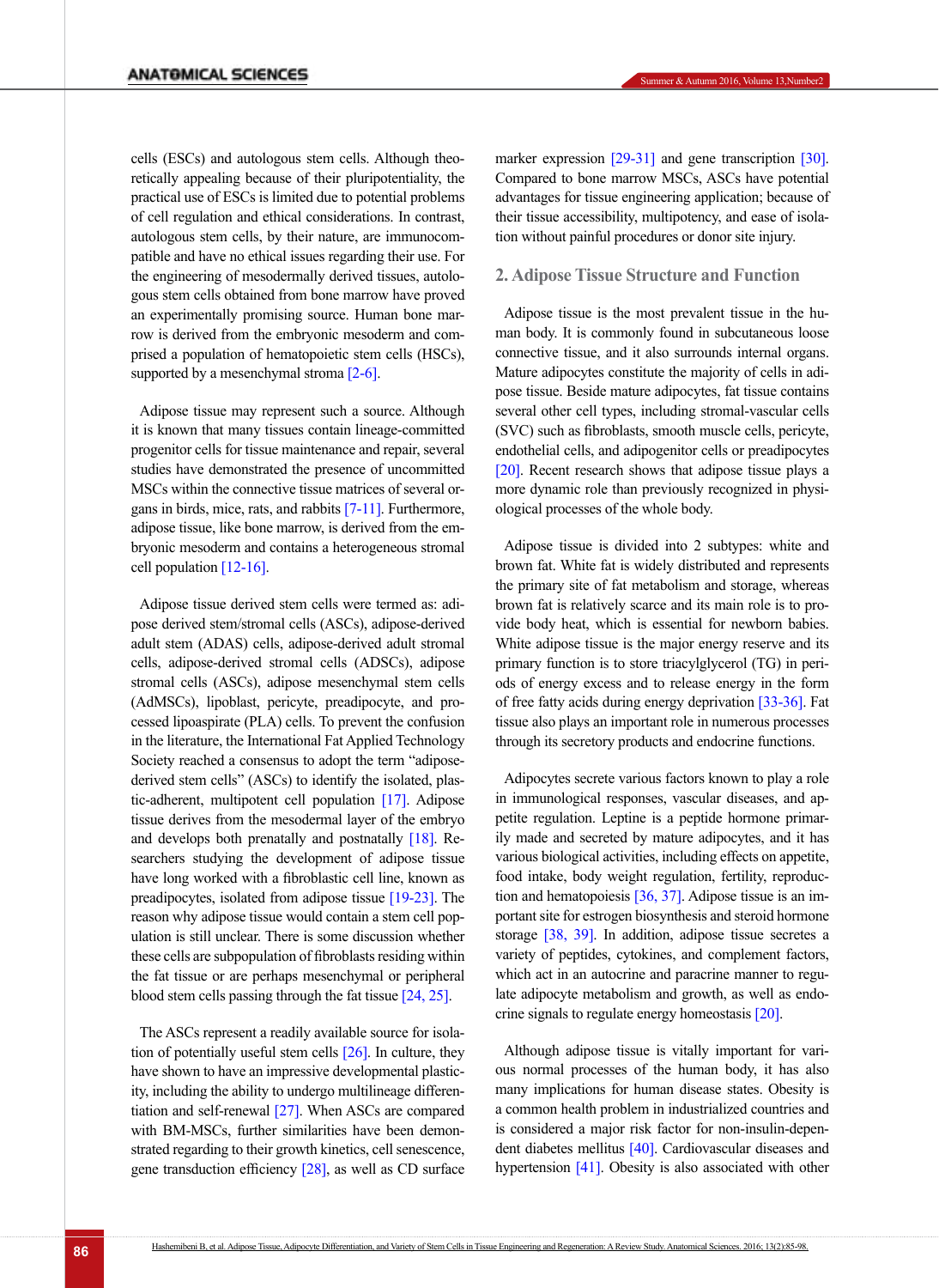pathological disorders, including some types of cancer such as breast, ovarian, renal, and colon cancer [42-45].

#### **3. Stem cells as a source of tissue engineering**

Different cell types that could be used for repair and regeneration include mature cells obtained from the patient or stem cells (either adult or embryonic) [\[46,](#page-9-4) [47\]](#page-9-5). Using mature cells obtained from the patient minimizes the need for immuo suppressive therapy after implantation, but these cells may not be the best source for tissue regeneration primarily because these adult cells have already differentiated and committed to a specific cell type. This option provides little potential for further growth and limits the source of harvested tissue for repair to the site initial damage [\[46\].](#page-9-4)

Stem cells, on the other hand, are by definition a population of cells able to provide replacement cells for a specific differentiated cell type  $[48]$ . These unique cells are different from other cell types in 3 defined respects. First, stem cells are able to divide and renew themselves over long periods of time [\[49\]](#page-9-7) can replicate or proliferate several times. By virtue of their ability to self-replicate, stem cells are said to be self-renewing [50]. Second, stem cells are not specialized and they are immature, i.e. that they do not have any tissue specificity and are not required to perform specialized, tissue-specific functions. Third, stem cells differentiate into specialized cells [\[51\]](#page-9-8). Stem cells are capable of differentiating into at least one type of specific cell. How potent a stem cell is, or how many different cell phenotypes it can differentiate into (also known as stem cell plasticity) [\[52\]](#page-9-9) can be described using several terms for classifying them. Stem cells may be defined as either totipotent, pluripotent, or multipotent whereby the stem cell is able to form all, most, or a small number of cells and/or tissues of an organism, respectively. Additionally, stem cells capable of forming the blood cells of the body are defined as hematopoietic stem cells [\[47\]](#page-9-5).

#### **Stem cell sources and their applications**

There are several potential sources for obtaining stem cells to use them in tissue regeneration or repair. [Table](#page-2-0) 

[1](#page-2-0) present these sources. The most commonly used cell types adult and embryonic one, are outlined in the following sections.

Various sources for stem cells include embryonic tissue, bone marrow, adipose tissue, and the brain. Each stem cell type has been shown to have the capacity for differentiating to cell types of multiple lineages [\(Table 1\)](#page-2-0) [\[46,](#page-9-4) [47\].](#page-9-5)

#### **Embryonic stem cells**

Embryonic stem cells (ESCs) are pluripotent stem cells that are harvested from the inner cell mass of the pre-implantation blastocyst (3 to 5-day-old embryo), and have been obtained from mice, non-human primates, and hu-mans [\[53\].](#page-9-10) Those ESCs obtained from mice can remain unspecialized when they are cultured along with leukemia inhibitory factor (LIF) [\[53\]](#page-9-10). The in vitro isolation of human ESCs involves transferring the inner cell mass of the blastocyst to a culture medium that is supplemented with a feeder layer [\[54\]](#page-9-11) of mice embryonic fibroblast cells that prevents cellular differentiation in human embryonic stem cells. After a period of about 6 months, the embryonic stem cells, which have not differentiated even after all of this time, may be referred to as a complete embryonic stem cell line [\[46,](#page-9-4) [47,](#page-9-5) [53-55\]](#page-9-10).

During aggregation, cells form embryoid bodies are no longer undifferentiated or unspecialized cells. They may differentiate spontaneously, but manipulating them is preferred so that specific cell types are formed. The potency of these cells indicates that they are capable of producing a large range of specific phenotypes, including blood cells, neural cells, adipocytes, muscle cells, and chondrocytes, among others [\[46,](#page-9-4) [47,](#page-9-5) [53\].](#page-9-10) The ability of researchers to efficiently manipulate ESCs to differentiate them into specifically directed cells will provide means of an unlimited supply of cells that may be used, not only for the growth of implantable tissues, but also for testing new drugs to cure diseases or identification of potentially problematic genes [\[47,](#page-9-5) 50, [53,](#page-9-10) [56,](#page-9-12) [57\]](#page-9-13).

The use of embryonic stem cells in all areas of biomedical research has been met with opposition due to large

<span id="page-2-0"></span>

| Table 1. Types of human stem cells. |                             |                                                                                  |
|-------------------------------------|-----------------------------|----------------------------------------------------------------------------------|
| <b>Stem Cell Type</b>               | <b>Source</b>               | <b>Cell Lineages Produced</b>                                                    |
| Embryonic                           | Embryonic tissue            | All types                                                                        |
| Mesenchymal                         | Bone marrow, adipose tissue | Osteogenic, adipogenic, chondrogenic, myogenic, neurogenic, and marrow stromal   |
| Hematopoietic                       | Bone marrow                 | Blood cells (red, white, platelets), endothelial, muscle, immune system lineages |
| Neural                              | <b>Brain</b>                | Neurons, astrocytes, oligodendrocytes, blood cells                               |

**ANATOMICAL SCIENCES**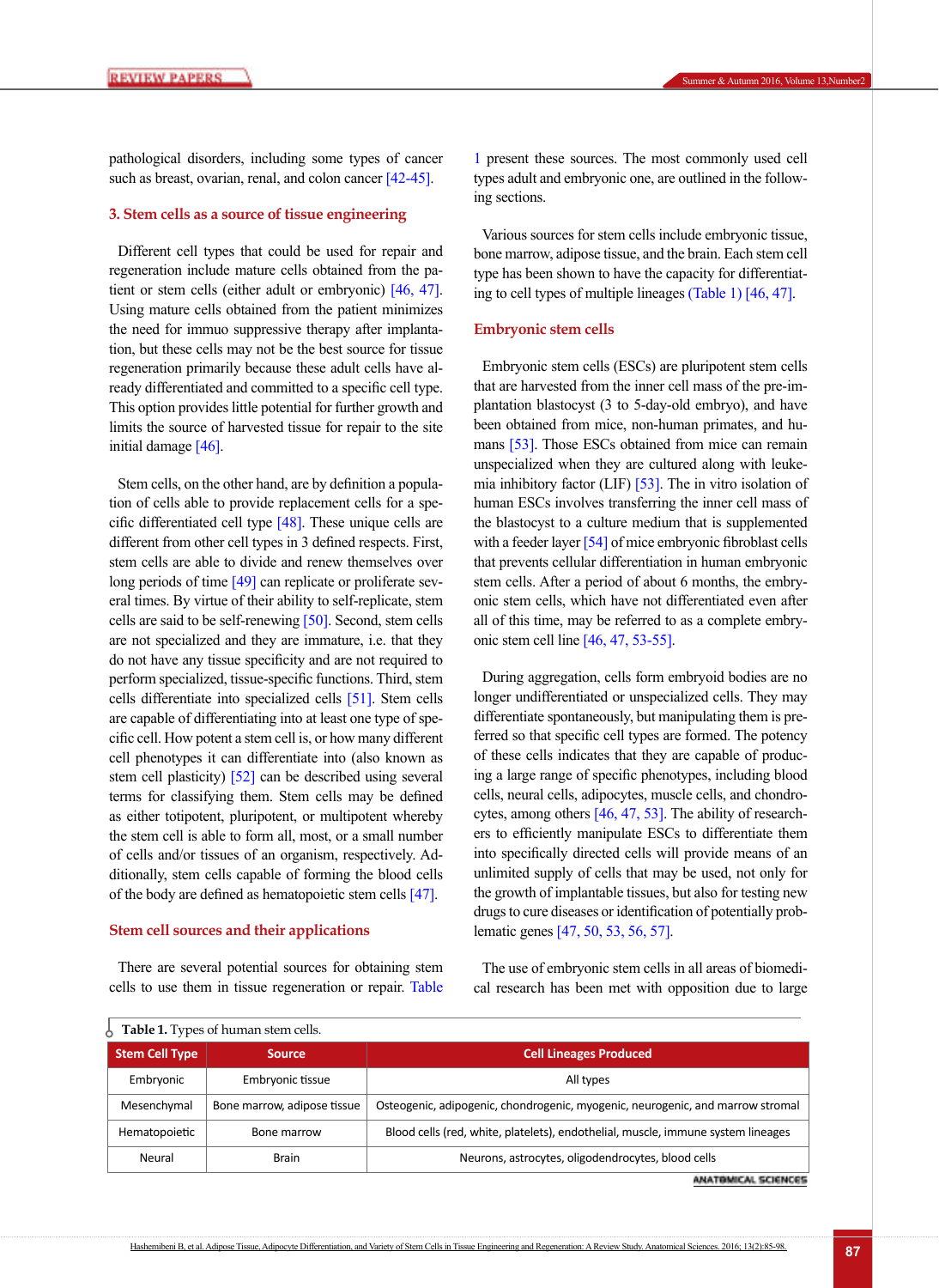controversy over the sources from which these cells are obtained. The debate surrounding the use of stem cells involves government officials, religious affiliates, members of the scientific community and or and the general public, all of whom have very decisive views on the use of these cells [\[58,](#page-9-14) 59]. Opponents of ESC use most often question the morality of using cells obtained from destroyed embryos, an act they consider equivalent to destroying human life [\[60,](#page-9-15) 61]. Current research has been directed towards developing methods that will permit using ESCs while eliminating the ethical concerns surrounding their use. Methods to produce human embryonic stem cells without destroying embryos were proposed in the President's Council on Bioethics report in 2004 [62]. Two of these methods were further investigated in individual proof of concept studies [\[63-65\]](#page-9-16). which gleaned promising results. Questions, however, still point to the ethical use of these methods  $[64]$ . The use of stem cells derived from adult tissues, and not those derived from embryonic tissues, avoids many of the ethical concerns that may arise from the use of stem cells in research applications.

#### **Adult stem cells**

Adult stem cells, also referred to somatic stem cells or mesenchymal stem cells, are those mature, adult cells that are undifferentiated and found in a specific tissue or organ. These cells are self-renewing and able to differentiate into major specialized cell types that serve to maintain the integrity and repair of the tissues in which they are located [\[46,](#page-9-4) [47,](#page-9-5) [66\]](#page-10-0). Mesenchymal stem cells can undergo selfrenewal for several generations while continuing to maintain their specific cell characteristics. They are multipotent cells that can be easily isolated, cultured, and readily expanded in the laboratory setting. All of these attributes make mesenchymal stem cells an attractive cell source for use in several clinical applications [\[56\],](#page-9-12) including cell based therapies for treatment of diseases such as Parkinson and Alzheimer diseases, spinal cord injuries, burns, heart disease, and osteoarthritis, among other conditions [\[47\]](#page-9-5). These adult stem cells typically include hematopoietic stem cells, neural stem cells, bone marrow stromal cells, dermal stem cells, and fetal cord blood stem cells.

Bone marrow contains hematopoietic stem cells and it is also the most recognized source of mesenchymal stem cells. Stem cells obtained from bone marrow are found in the stroma of the marrow. These cells are multipotent, and are therefore able to differentiate into lineages of cells such as adipocytes, osteocytes, myocytes, tenocytes, and neural cells [\[48,](#page-9-6) 50, [56,](#page-9-12) [67\]](#page-10-1). These cells are typically obtained by bone marrow aspirates from marrow transplant donors. When cultured in vitro, bone marrow stem cells exhibit a fibroblast-like morphology. Marrow stromal cells have been studied and, to date, certain cell surface markers have been identified that are useful in cell selection and determination of preparation of marrow stem cell populations  $[67]$ . In addition to their ability to differentiate into multiple cell lineages, the use of marrow stem cells is preferable because they offer a source of cells that is isolated and expanded in vitro with relative ease. The number of cells may significantly increase by subculturing a small sample of donor tissue [\[56,](#page-9-12) [67\]](#page-10-1).

In addition to bone marrow, adipose tissue has been identified as a source of multipotent cells that have the capacity to differentiate into cells of adipogenic [31, [68\]](#page-10-2), chondrogenic [69, [70\]](#page-10-3), myogenic [31, [68\]](#page-10-2), and osteogenic [31, [68\]](#page-10-2) lineages when cultured with the appropriate lineage specific stimuli [\[70,](#page-10-3) [71\]](#page-10-4). Adipose-derived stem cells (ADSCs) may be obtained from tissue harvested through liposuction (termed processed lipoaspirate cells [PLAs]), or through abdominoplasty procedures. These cells have also been identified as mesenchymal cells because they are derived from adipose tissue which is, in turn, derived from mesenchyme, much like bone marrow [\[70\]](#page-10-3). ADSCs have been shown to be very similar to marrow-derived stem cells in morphology and phenotype [\[72\].](#page-10-5)

In addition to their common multipotency, several CD marker antigens on the surface of marrow stem cells have been found on the surface of ADSCs [31, [70\].](#page-10-3) ADSCs are preferable for tissue-engineering applications because they are largely available. Adipose tissue is often available in an abundant, expendable quantity. It is also easy to harvest, in contrast to marrow stromal cell extraction which results in significant pain [\[73\]](#page-10-6). ADSCs are limited, however, by several factors. First, ADSCs have not been classified as immortal. ADSCs display obvious signs of ''old age'', thus limiting their capacity for subculturing. Additionally, adipose tissue is known to vary in metabolic activity and in its capacity for proliferation and differentiation, depending on the location of the tissue depot and the age and gender of the patient [\[73,](#page-10-6) [74\]](#page-10-7).

### **4. Isolation and Expansion of Adipose-Derived Stem Cells**

The initial methods to isolate cells from adipose tissue were pioneered by Rodbell and colleagues in the 1960s [\[75\]](#page-10-8) using rat fat tissue. These methods were further adapted for human tissues by several other groups [\[76,](#page-10-9)  [77\]](#page-10-10). The current methods for isolating ASCs rely on a collagenase digestion followed by centrifugal separation to isolate the stromal/vascular cells from primary adipocytes. The pellet is resuspended with a basal medium con-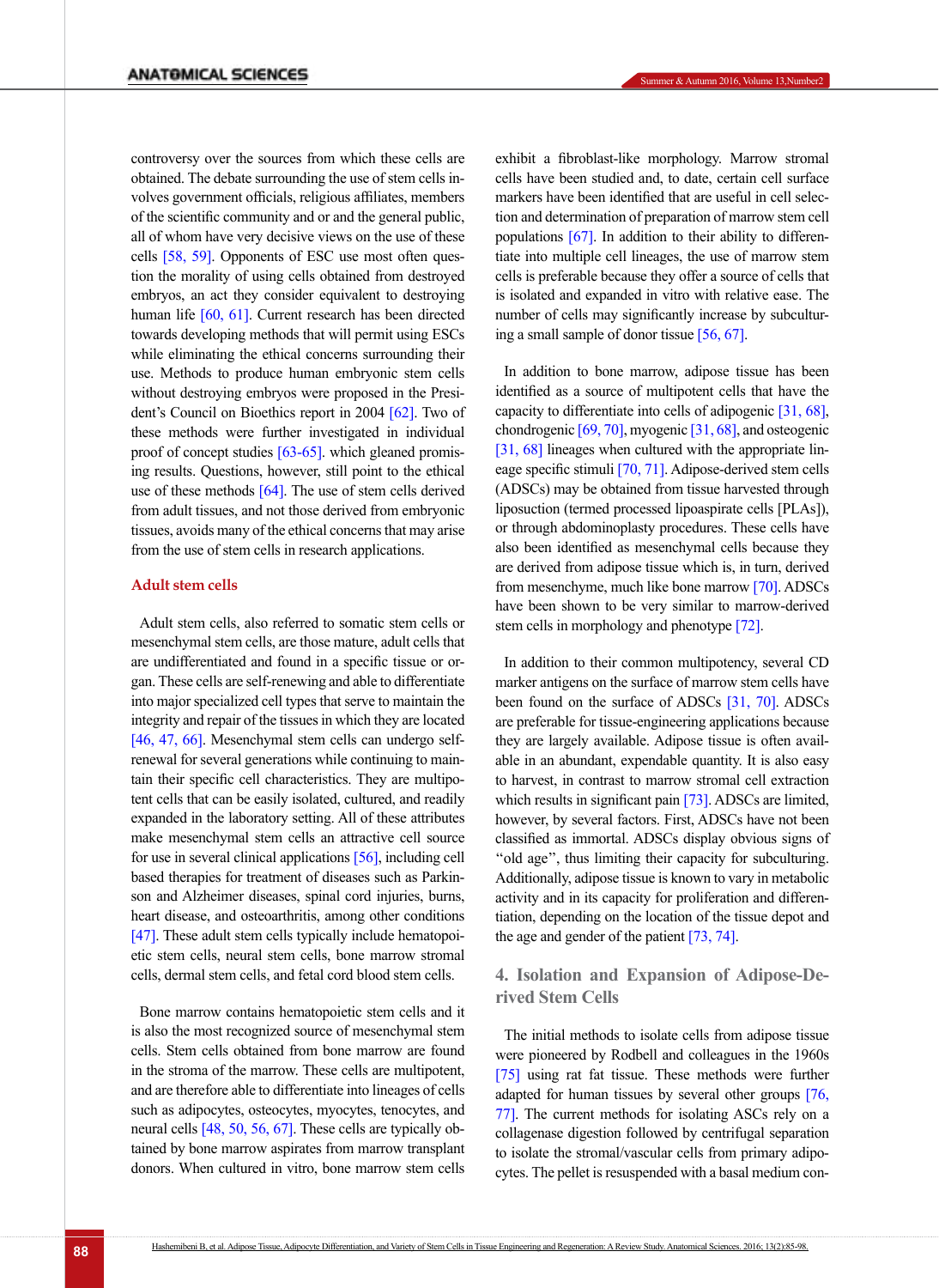taining  $10\%$  fetal bovine serum [\[78\]](#page-10-11). The cell suspension is filtered through 100 μm cell strainer and the cells are plated and incubated at 37 $\degree$ C in the presence of 5% CO<sub>2</sub>. The medium is changed once a day until the cells reach 80% to 90% confluence. A large number of ASCs can be harvested in this manner, with yields of approximately 250000 cells per gram of tissue [\[79,](#page-10-12) [80\]](#page-10-13).

In order to remove the use of animal products in human ASC cultures, a very low human serum expansion medium and a completely serum-free medium have been recently reported [\[81\]](#page-10-14). Furthermore, it was reported that use of platelet- rich plasma can enhance the proliferation of human ASCs. These results can support the clinical application of platelet rich plasma for cell based, soft-tissue engineering and wound healing [\[82\]](#page-10-15). ASCs should be harvested at 80% confluence for freezing. Cryopreservation medium consists of 80% fetal bovine serum, 10% dimethyl sulfoxide (DMSO) and 10% DMEM/Ham's F-12. The cells should be stored in a final concentration of 1–2 million viable cells per milliliter of cryopreservation medium. Aliqouted vials are first frozen in an alcohol freezing container and stored at -80°C overnight. On the next day, the frozen vials can be transferred to a liquid nitrogen container for long-term storage. Successful storage of ASCs has been shown for more than 6 months. This ensures the availability of autologous banked ASCs for clinical applications in the future [\[18,](#page-8-2) [83\]](#page-10-16).

#### **5. Fat Tissue Engineering**

A large proportion of the plastic and reconstructive surgical procedures are performed to repair soft tissue defects resulting from traumatic injuries, tumor resection, congenital defects, or ageing process. Transplantation of autologous fat tissue grafts has been the classical method for soft tissue reconstruction and plastic surgery. Despite the efforts toward improving this procedure, problems such as progressive absorption of fat grafts with time have been observed [\[84\]](#page-10-17). The reduction in adipose volume is thought to be partly related to insufficient vascularization of grafted fat tissue [\[85\]](#page-10-18). Fat tissue is highly vascularized with extensive capillary networks surrounding each adipocyte, and fat tissue itself has angiogenic properties [\[86,](#page-10-19) 87].

Innervation is also an important feature of adipose tissue. There is strong evidence for the role of the autonomic nervous system in modulating the fundamental properties of adipose tissue function and biology at the cellular and molecular level. This is reflected in the modulation of lipolysis/lipogenesis, local insulin sensitivity of glucose and fatty acid uptake, and the modulation of fat cell number [\[88,](#page-10-20) [89\].](#page-10-21) The potential development of tissue-engineered soft tissue represents a promising and innovative solution for many clinical challenges, especially in plastic and reconstructive surgery.

Potential applications of tissue-engineered fat include reconstructive, cosmetic, and corrective indications. Congenital deformities, complex traumatic wounds involving soft tissue defects and post-cancer surgery are reconstructive challenges potentially benefiting from soft tissue engineering strategies. Cosmetic applications include augmentation procedures for lips and chin, and rejuvenation procedures to fill out wrinkles of the aging skin. Correction uses of engineered fat might include the treatment of urinary incontinence or vocal cord insufficiency, in which a stable, long-lasting "bulking agent" is needed [\[84,](#page-10-17) [90\]](#page-10-22).

There are 20 possible research strategies of tissue engineering to induce de novo adipogenesis. One method is to use cells that proliferate and differentiate to form adipose tissue. Cells isolated from a patient's own tissue are cultured and seeded onto a biocompatible scaffold withor without bioactive molecules such as growth factors [91, [92\]](#page-10-23). Engineered implant is then brought into the body site where the formation of adipose tissue is expected [\[84\]](#page-10-17). For example, adipose tissue has been formed in the subcutis of rats by seeding autologous preadipocytes on poly(lacticco-glycolic acid)-collagen scaffolds [\[93\]](#page-10-24). Alternatively, adipose tissue formation could be induced in vivo from precursor or stem cells originally existing in the body. Sitespecific delivery of potent bioactive factors that influence the growth and development of in vivo progenitor or stem cells in a specific manner could provide a suitable method for de novo formation of adipose tissue [\[84\]](#page-10-17). It has been reported that de novo adipogenesis in the subcutis of mice could be achieved by injection of a mixture of basement membrane extract "Matrigel" and bFGF incorporated into biodegradable microspheres [\[94\]](#page-11-0). Biomaterials used for adipose tissue engineering may either be fibrous scaffolds or injectable materials, such as hydrogels [\[95\]](#page-11-1), containing cells and adipogenic or angiogenic factors.

## **6. Applications of Fat Tissue-Derived Cells for Cell-Based Therapy**

Adipose tissue provides a uniquely abundant and accessible source of autologous cells for applications in tissue engineering and regenerative medicine. Adipose tissue can be harvested in large amounts with minimal morbidity. It contains several cell types, including mature adipocytes and stromal-vascular cells (SVC) such as fibroblasts, smooth muscle cells, pericytes, endothelial cells, and preadipocytes that may be advantageous to soft tissue regeneration [\[32\]](#page-8-13). Preadipocytes are fibroblast-like cells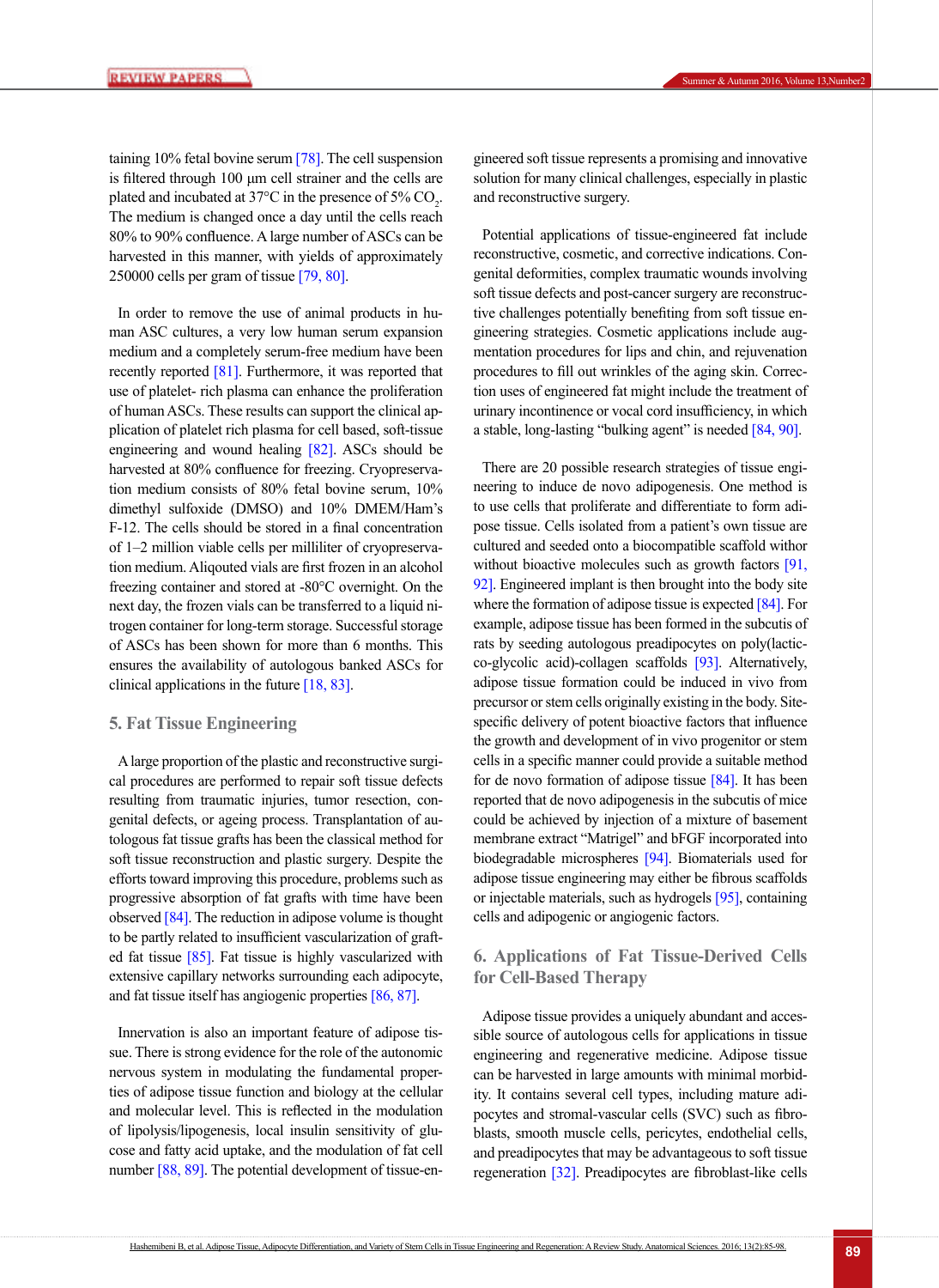that can be isolated from adult white adipose tissue of various species, including humans, and are able to proliferate and differentiate into mature, lipid-synthesizing, and lipid-storing cells both in vitro and in vivo [\[95,](#page-11-1) [97\]](#page-11-2).

There are documented differences in the growth and differentiation of adipogenic progenitor cells derived from different adipose tissue sites [98, [99\]](#page-11-3). Studies on the responsiveness of stromal-vascular (SV) cultures derived from pig adipose tissue to adipogenic agents have demonstrated several genotype- and age-dependent characteristics [\[100\]](#page-11-4). The differentiation capacity of primary preadipocyte cultures has been shown to be donor-dependent and decrease with age [\[101,](#page-11-5) 102]. Human adipose tissuederived stromal cells isolated from multiple donors have been shown to display varying degrees of differentiation in response to an optimal adipogenic stimulus in vitro [\[103\]](#page-11-6). It has been proposed that cells from different donors may be arrested at distinct stages of adipocyte development and therefore require a different subset of signals to undergo adipocyte differentiation [\[20\].](#page-8-11) Rat primary subcutaneous preadipocytes in culture display a higher capacity to differentiate than epididymal preadipocytes [\[95\]](#page-11-1).

Human preadipocytes from different sites of the same subject respond differently to a specific adipogenic stimulus at molecular level. Based on lipid accumulation, lipogenic enzyme activity and mRNA levels, preadipocytes from subcutaneous sites were much more responsive to specific adipogenic compounds compared to preadipocytes derived from omental fat of the same individuals [\[99\]](#page-11-3). Differences in the expression of mRNAs encoding a number of proteins involved in the control of adipocyte metabolism, including leptin and glycogen synthase, have been demonstrated between human subcutaneous and omental adipose tissue [\[99\]](#page-11-3). Further studies could possibly reveal optimal harvest sites for tissue engineering applications of adipose-derived precursor cells.

**7. Adipose-Derived Stem/Stromal Cells Differentiation**

#### **Adipogenesis**

Adipose-derived stem/stromal cells (ASCs) in response to inductive compounds, including glucocorticoid receptor ligands (dexamethasone), insulin, cyclic AMP agonist (forskolin), and peroxisome proliferator activated receptor gamma (PPARγ) undergo adipogenic differentiation [\[103\]](#page-11-6). During the differentiation process, ASCs lose their proliferation rate and undergo morphological changes. ASCs are induced in the adipocyte differentiation medium containing biotin, D-pantothenate, dexamethasone, methylisobutylxanthine, insulin and equivalent PPARγ agonist. After induction for 2 weeks in adipogenic medium, the human ASCs accommodate vacuoles filled with neutral lipid cells, which can be further stained for intracellular lipid droplets accumulation using an Oil Red O stain [\[104\]](#page-11-7). In addition, these cells secrete increased amounts of the adipocyte protein leptin, and transcribe adipogenic mRNAs such as the fatty acid binding protein, aP2, and lipoprotein lipase [\[105\]](#page-11-8). Some of these parameters such as leptin, and aP2 mRNA levels have been quantified and found to be increased by several hundred-fold during the differentiation process [\[105\]](#page-11-8). It is reported that ASCs harvested from female mice differentiate more efficiently into adipocytes than those from male mice  $[106]$ . One of the most important uses of ASCs is for the replacement of adipose tissue itself. Large soft tissue defects are a common problem following trauma, burns, and oncological resections.

Several studies demonstrated the in vitro differentiation of ASCs along adipogenic lineages, including the accumulation of intracellular lipid droplets, as well as the expression of characteristic proteins and enzymes [\[106\]](#page-11-9). ASCs were used to seed artificial scaffolds and were further implanted subcutaneously in mice and rats [\[107\]](#page-11-10). The cell-seeded grafts showed significant neovascularization of the implant, as well as penetration of the preadipocytes or ASCs into the scaffolding, and their differentiation into mature lipid-laden adipocytes.

#### **Smooth muscle**

ASCs can be differentiated to smooth muscle cells (SMCs) and might offer a cell source for hollow organ engineering. For myogenic differentiation, ASCs at passages 3 through 5 are cultured in smooth muscle inductive medium consisting of MCDB 131 supplemented with 1% fetal bovine serum and 100u/mL of heparin for up to 6 weeks at 37 $\degree$ C with 5% CO<sub>2</sub>. Because the medium is changed every 3 days, cell splitting is not required [108]. The cellular changes after differentiation can be investigated by real-time PCR at mRNA level.

As reported, the expression of muscle actin (SMA), calponin and myosin heavy chain showed an increase after growth in differentiation medium [108]. The same was observed at protein levels, induction media induced differentiation of the ASCs into a smooth muscle phenotype in which the expression of smooth muscle specific proteins SMA, caldesmon, and myosin heavy chain (MHC) increased [108]. Differentiation is a complex process and has a dramatic effect on cell size, shape, membrane potential, metabolic activity and responsiveness to external signals. One of the main characteristic of SMCs is their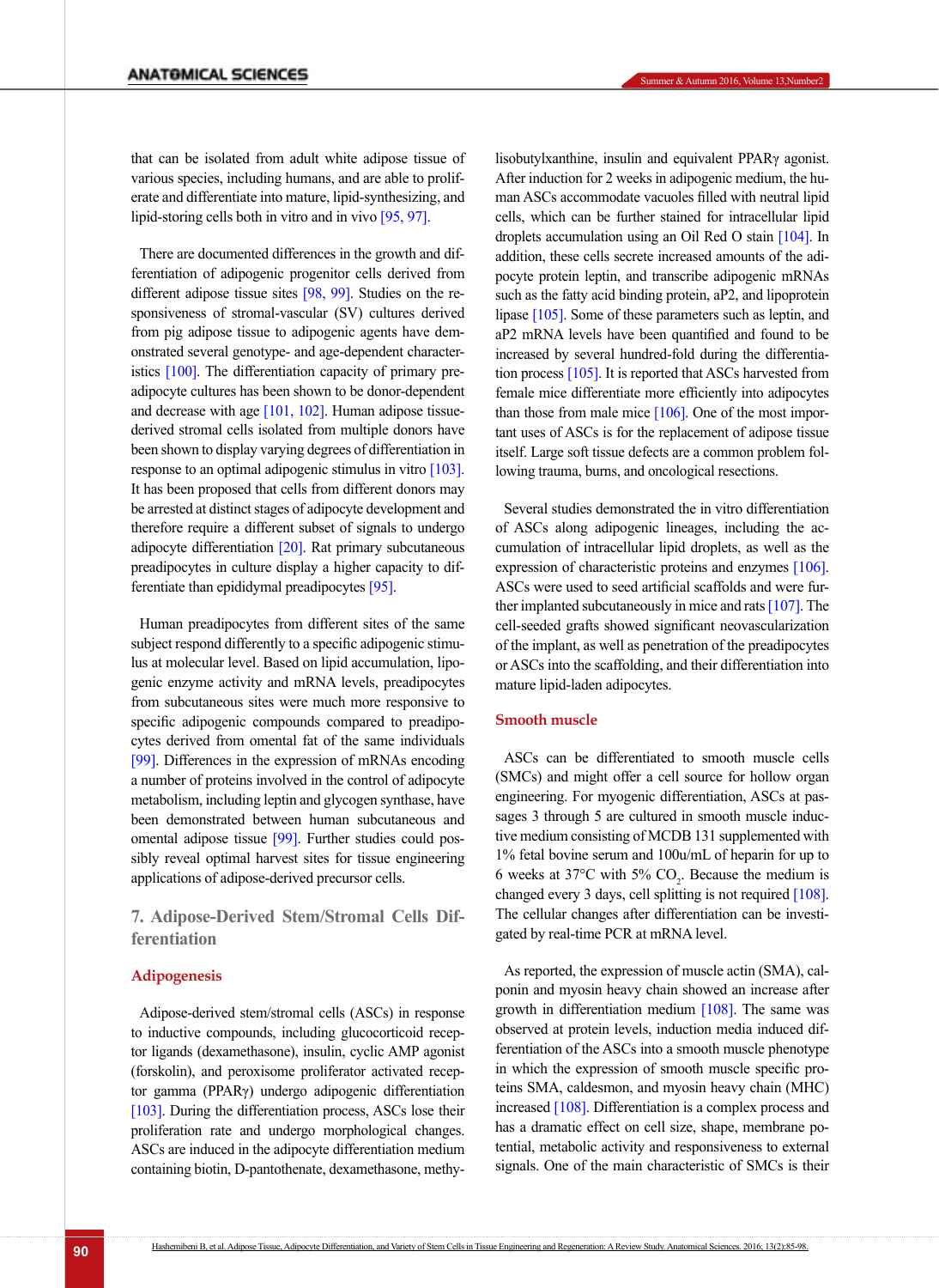contractility, which plays an important role in angiogenesis, blood vessel maintenance, and mechanical regulation of hollow organs such as bladder.

Differentiated SMCs can show 2 specific phenotypes, which vary from synthetic and proliferative to contractile and quiescent [\[109\].](#page-11-11) SMCs exhibit a contractile phenotype characterized by high expression of specific contractile proteins including SMA, calponin, SM22, smoothelin, hcaldesmon and smooth muscle myosin heavy chain [\[110\]](#page-11-12). Because differentiated human ASCs express smooth muscle specific proteins, they may prove to be of value in repairing smooth muscle defects in the gastrointestinal and urinary tracts. Juan et al. reported that the ASCs from different sites showed different myogenic differentiation abilities in vitro. ASCs from the adipose tissues of the neck nape and vicinity of epididymis can be used as ideal seed cells for tissue engineering of lower urinary tract [111]. Similar study was performed by other groups using human subcutaneous and omental adipose tissues. They could show that subcutaneous adipose tissue has higher differentiation capacity than omental adipose tissue. Thus, they can be a suitable cell source for use in regenerative medicine [\[112\]](#page-11-13).

#### **Osteogenesis: Bone defect repair**

In the past decade, several research groups isolated cells from the adipose tissue of humans and other species capable of differentiating into osteoblasts in vitro [\[113\]](#page-11-14). ASCs differentiate into osteoblast-like cells in the presence of ascorbate, b-glycerophosphate, dexamethasone and vitamin D3. For osteogenic differentiation confluent ASCs are incubated for 3 weeks in DMEM containing 10% FBS (fetal bovin serum), 100 nM dexamethasone, 10 mM β-glycerophosphate and 50 μM L-ascorbic acid-2-phosphate. After fixation cells are incubated at 37°C for 1 hour with 0.16% naphthol AS-TR phosphate and 0.8% Fast Blue BB dissolved in 0.1 M tris buffer (pH 9.0). For osteogenic differentiation cells were also incubated in 1% Alizarin Red S for 3 minutes to detect calcium deposition  $[115]$ . Over a 2 to 4 week period in vitro, both human and rat ASC cells deposit calcium phosphate mineral within their extracellular matrix, and express osteogenic genes. Under osteogenic conditions, ASCs are observed to express genes and proteins associated with osteoblasts phenotypes such as osteopontin, osteonectin, osteocalcin, collagen type I, BMP-2, and BMP-4  $[105]$ .

In addition, ASCs are able to form mineralized matrix in vitro in both long term 2-D or 3-D osteogenic cultures. In vivo, ASCs embedded in porous cubes of hydroxyapatite/ tricalcium phosphate form bone were used as implants in immunodeficient mice [\[115\]](#page-11-15). New osteoid, derived from the human ASCs is present within a 6-week incubation period [\[115\]](#page-11-15). This finding indicates that ASCs will have therapeutic applications in bone repair. The first case of autologous ASC use for osseous repair has been reported in the treatment of a calvarial defect in a 7-year-old girl. Using different type of scaffolds, human ASCs can form bone in immunodeficient mice [\[115\].](#page-11-15)

#### **Myogenesis: skeletal muscle repair**

Based on evidence, ASCs can differentiate along each of the myocyte lineage pathways when cultured in myogenic induction medium containing 0.1 mM dexamethasone, 50 mM hydrocortisone, 10% FBS, and 5% horse serum. ASCs express MyoD and myogenin, transcription factors regulating skeletal muscle differentiation [\[115\].](#page-11-15) Skeletal myogenesis is characterized by a period of myoblast proliferation, followed by the expression of muscle-specific proteins and fusion to form multinucleated myotubes. Early myogenic differentiation is characterized by the expression of several myogenic regulatory factors, including myogenic determination factor MyoD1. Terminally differentiated myoblasts can be characterized by the expression of myosin and the presence of multiple nuclei [\[117\]](#page-11-16). In the first in vivo report, Bacou et al. injected ASCs into the anterior tibialis muscle of rabbits following cardiotoxin-induced injury. Consistent with prior work using satellite cells, treated muscles were found to be heavier, have an increased fiber area cross-section and exert greater maximal force [118].

#### **Chondrogenesis**

ASCs display chondrogenic characteristics following induction with ascorbate, dexamethasone, and TGF-β [119]. Under inductive conditions, ASCs express aggrecan, chondroitin sulfate, collagen type II and IV and proteoglycans associated with chondrogenic phenotype [119]. For chondrogenic differentiation, ASCs are grown to confluent in 30-mm dishes and incubated for 3 weeks in DMEM containing 1% FBS, 50 mM L-ascorbic acid-2-phosphate, 40 mg/mL proline, 100 mg/mL pyruvate, 10 ng/mL TGF-b3, and 1x ITS. Induction medium is replaced every 3 days. At the indicated time points, differentiated cells are fixed for 1hour with 4% paraformaldehyde and rinsed with PBS. Accumulation of chondrocyte matrix is detected with alcian blue staining (pH 2.5, Wako) [120].

#### **Neuronal differentiation**

Preliminary evidence suggests that human ASCs can display neuronal and / or oligodendrocytic markers. ASCs at passages 2–5 are seeded in 6-well plates at 40%–60% confluence. After 3 washes with PBS, the cells are in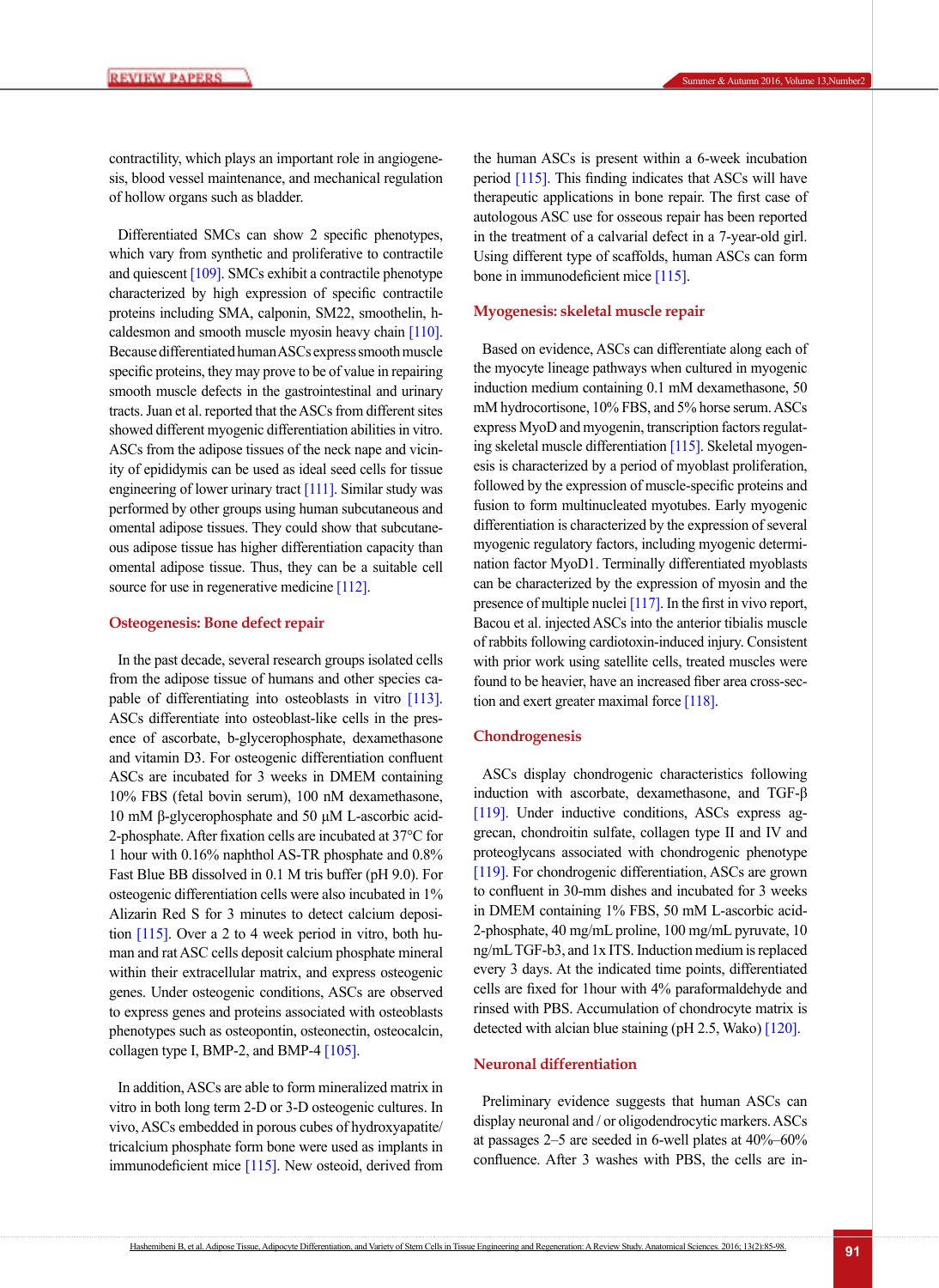duced with NIM (DMEM supplemented with 500 mM IBMX, 200 mM INDO, and 5 mg/mL insulin) for 1 hour. The cells are then examined for the expression of neuronal markers S100, NF70, and nestin by hematoxylin and eosin (H&E) staining  $[121]$ . The in vivo test for the therapeutic potential of ASCs looked at their effects when injected intraventricularly in rats. ASCs survived with increased engraftment at the site of injury compared with controls. Neural lineage markers microtubule-associated protein-2 and glial fibrillary acidic protein were expressed in some engrafted cells. Behavioral tests of the motor and sensory systems showed clear improvements in those treated with ASCs after infarction [\[122\]](#page-12-0). It is unclear whether transplanted cells replaced the lost neurons or provided a support role for existing stem cells and injured neurons. Furthermore, in a co culture model, Kang et al. studied the interactions between neural stem cells (NSCs) and ASCs. In comparison to laminin-coated dishes, ASC feeder layers showed ability to support the differentiation and survival of NSCs over 14 days in culture.

#### **Concerns and implications**

As with all areas of research, there are specific scientific concern to consider for advancing methodologies. Regarding the use of stem cells for tissue-engineering, there will be numerous concerns to address, including standardization of methods for tissue procurement, cell isolation, and cell culture. Currently, adipose tissue derived stem cells are obtained from liposuction aspirates or abdominoplasty procedures. The methods for harvesting the tissue may have affect the ability of the cells to proliferate and differentiate during in vitro culture, thereby introducing variability into the process of cell retrieval and culture for each tissue sample. Additionally, variability exists with the use of stem cells for tissue-engineering applications because, to date, no definitive adult stem cell markers have been discovered to ensure the purity of all stem cell populations [\[122\]](#page-12-0).

The absence of such markers could potentially minimize the ability to reproduce populations of viable cells that are in fact multipotent stem cells. Successful engineering of any tissue construct requires careful consideration of all aspects of the device. The material chosen for a particular scaffold is often selected according to the mechanical properties that are best suited to a specific application. Therefore, characteristics of stem cell biomaterial carriers will vary according to the particular application. Because the use of stem cells in tissue engineering is a new research area, there is no clear method to determine determining how the cells, once cultured on biomaterials will behave. Cell surface interactions will have to be further

investigated to fully understand the behavior of the stem cells in tissue-engineering applications.

#### **8. Conclusion**

The field of tissue engineering has significant potential for developing viable and natural tissue constructs. The basis for any tissue-engineered construct is the cellular source that is used to initiate new tissue growth. ASCs provide an abundant and readily accessible source of multipotent stem cells.

The use of autologous stem cells expanded in vitro combined with novel selected biomaterials for organ reconstruction offers a potential solution for replacement of tissue or whole organs. ASCs do have one important advantage over the other sources of stem cells namely easy availability.

Recent advances in bioengineering and cell biology of fat tissue have led to innovative and new therapeutic potentials for regenerative medicine. Autologous human adipose tissue derived stem cells could have clinical applicability for cell-based therapies and tissue engineering purposes. Promising results suggest that adipose tissue will be a useful tool in biotechnology.

#### **Acknowledgements**

I would like to express my deep gratitude to Dr. Salehi, a faculty member of University of Isfahan and a faculty member of Medical Science University, for their service and generous support to conduct this research. The current research hasn't received any financial support.

#### **Conflicts of Interests**

The authors declared no conflict of interest.

#### **References**

- <span id="page-7-0"></span>[1] Taha MF. Cell based-gene delivery approaches for the treatment of spinal cord injury and neurodegenerative disorders. Current Stem Cell Research & Therapy. 2010; 5(1):23-36. doi: 10.2174/157488810790442778
- <span id="page-7-1"></span>[2] Friedenstein AJ, Petrakova KV, Kurolesova AI, Frolova GP. Heterotopic of bone marrow. Analysis of precursor cells for osteogenic and hematopoietic tissues. Transplantation. 1968; 6(2):230-47. PMID: 5654088
- [3] Friedenstein AJ, Chailakhyan RK, Latsinik NV, Panasyuk AF, Keiliss-Borok IV. Stromal cells responsible for transferring the microenvironment of the hemopoietic tissues: cloning in vitro and retransplantation in vivo. Transplantation. 1974; 17(4):331-40. doi: 10.1097/00007890-197404000-00001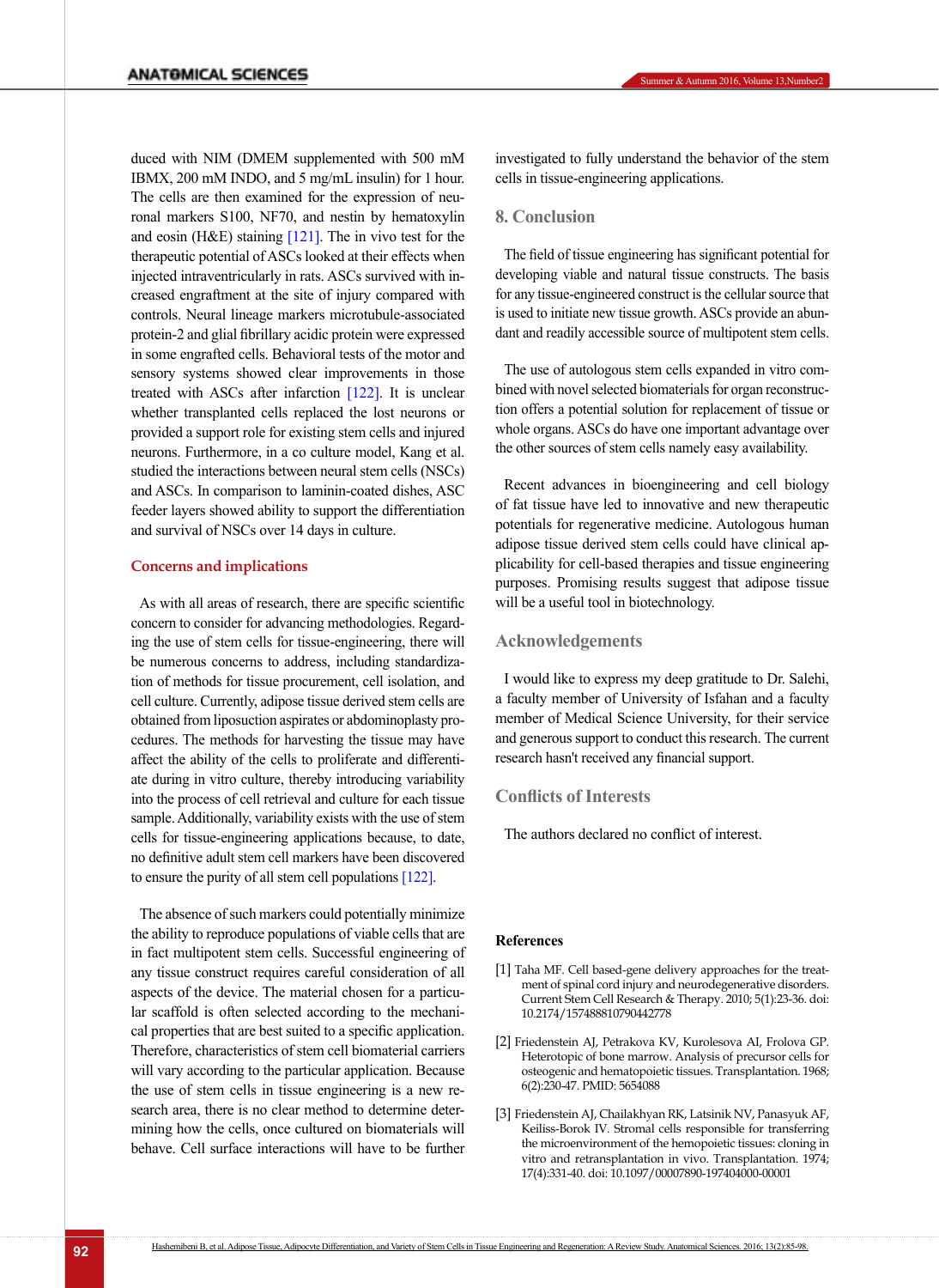- [4] Werts ED, DeGowin RL, Knapp SK, Gibson DP. Characterization of marrow stromal (fibroblastoid) cells and their association with erythropoiesis. Experimental Hematology. 1980; 8(4):423-33. doi: 10.2307/3575360
- [5] Paul SR, Yang YC, Donahue RE, Goldring S, Williams DA. Stromal cell-associated hematopoiesis: immortalization and characterization of a primate bone marrow-derived stromal cell line. Blood. 1991; 77(8):1723-33. PMID: 2015398
- [6] Simmons PJ, Masinovsky B, Longenecker BM, Berenson R, Torok-Storb B, Gallatin WM. Vascular cell adhesion molecule-1 expressed by bone marrow stromal cells mediates the binding of hematopoietic progenitor cells. Blood. 1992; 80(2):388-95. PMID:1378318
- [7] Young HE, Ceballos EM, Smith JC, Lucas PA, Morrison DC. Isolation of embryonic chick myosatellite and pluripotent stem cells. Journal of Tissue Culture Methods. 1992; 14(2):85- 92. doi: 10.1007/bf01404749
- [8] Lucas PA, Calcutt AF, Ossi P, Young HE, Southerland SS. Mesenchymal stem-cells from granulation-tissue. Journal of Cellular Biochemistry. 1993; 17:122.
- [9] Pate DW, Southerland SS, Grande DA, Young HE, Lucas PA. Isolation and differentiation of mesenchymal stem-cells from rabbit muscle. Surgical Forum. 1993; 44:587–89.
- [10] Young HE, Ceballos EM, Smith JC, Mancini ML, Wright RP, Ragan BL, et al. Pluripotent mesenchymal stem cells reside within avian connective tissue matrices. In Vitro Cellular & Developmental Biology-Animal. 1993; 29(9):723-36. doi: 10.1007/bf02631429
- [11] Young HE, Mancini ML, Wright RP, Smith JC, Black AC, Reagan CR, et al. Mesenchymal stem cells reside within the connective tissues of many organs. Developmental Dynamics. 1995; 202(2):137-44. doi 10.1007/bf02631429
- <span id="page-8-0"></span>[12] Hausman GJ. Techniques for studying adipocytes. Stain Technology. 1981; 56(3):149-54. doi: 10.3109/10520298109067302
- [13] Hausman GJ, Campion DR. Histology of the stroma in developing rat subcutaneous adipose tissue. Journal of Animal Science. 1982; 55(6):1336-342. doi 10.2527/jas1982.5561336x
- [14] Pettersson P, Cigolini M, Sjöström L, Smith UL, Björntorp PE. Cells in human adipose tissue developing into adipocytes. Acta Medica Scandinavica. 1984; 215(5):447-51. doi: 10.1111/j.0954-6820.1984.tb17677.x
- [15] Pettersson P, Van R, Karlsson M, Björntorp P. Adipocyte precursor cells in obese and nonobese humans. Metabolism. 1985; 34(9):808-12. doi: 10.1016/0026-0495(85)90103-9
- [16] Löffler G, Hauner H. Adipose tissue development: The role of precursor cells and adipogenic factors. Klinische Wochenschrift. 1987; 65(17):812-17. doi: 10.1007/bf01727475
- <span id="page-8-1"></span>[17] Gimble JM, Katz AJ, Bunnell BA. Adipose-derived stem cells for regenerative medicine. Circulation Research. 2007; 100(9):1249-260. doi: 10.1161/01.res.0000265074.83288.09
- <span id="page-8-2"></span>[18] Gonda K, Shigeura T, Sato T, Matsumoto D, Suga H, Inoue K, et al. Preserved proliferative capacity and multipotency of human adipose-derived stem cells after long-term cryopreservation. Plastic & Reconstructive Surgery. 2008; 121(2):401-10. doi: 01.prs.0000298322.70032.bc
- <span id="page-8-3"></span>[19] Cowherd RM, Lyle RE, McGehee Jr RE. Molecular regulation of adipocyte differentiation. Cell & Developmental Biology. 1999; 10(1):3-10. doi: 10.1006/scdb.1998.0276
- <span id="page-8-11"></span>[20] Gregoire FM, Smas CM, Sul HS. Understanding adipocyte differentiation. Physiological Reviews. 1998; 78(3):783-809. PMID: 9674695
- [21] Kirkland JL, Hollenberg CH. Inhibitors of preadipocyte replication: opportunities for the treatment of obesity. Progress in Molecular and Subcellular Biology. 1998; 20:177-95. PMID: 9928531
- [22] Nam SY, Lobie PE. The mechanism of effect of growth hormone on preadipocyte and adipocyte function. Obesity Reviews. 2000; 1(2):73-86. doi: 10.1046/j.1467-789x.2000.00015.x
- [23] Sorisky A. From preadipocyte to adipocyte: differentiationdirected signals of insulin from the cell surface to the nucleus. Critical Reviews in Clinical Laboratory Sciences. 1999; 36(1):1-34. doi: 10.1080/10408369991239169
- <span id="page-8-4"></span>[24] Crisan M, Yap S, Casteilla L, Chen CW, Corselli M, Park TS, et al. A perivascular origin for mesenchymal stem cells in multiple human organs. Cell Stem Cell. 200; 3(3):301-13. doi: 10.1016/j.stem.2008.07.003
- <span id="page-8-5"></span>[25] Dellavalle A, Sampaolesi M, Tonlorenzi R, Tagliafico E, Sacchetti B, Perani L, et al. Pericytes of human skeletal muscle are myogenic precursors distinct from satellite cells. Nature cell Biology. 2007; 9(3):255-67. doi: 10.1038/ncb1542
- <span id="page-8-6"></span>[26] Sterodimas A, de Faria J, Nicaretta B, Pitanguy I. Tissue engineering with adipose-derived stem cells (ADSCs): current and future applications. Journal of Plastic, Reconstructive & Aesthetic Surgery. 2010; 63(11):1886-92. doi: 10.1016/j. bjps.2009.10.028
- <span id="page-8-7"></span>[27] Liu ZJ, Zhuge Y, Velazquez OC. Trafficking and differentiation of mesenchymal stem cells. Journal of Cellular Biochemistry. 2009; 106(6):984-91. doi: 10.1002/jcb.22091
- <span id="page-8-8"></span>[28] De Ugarte DA, Morizono K, Elbarbary A, Alfonso Z, Zuk PA, Zhu M, et al. Comparison of multi-lineage cells from human adipose tissue and bone marrow. Cells Tissues Organs. 2003; 174(3):101-9. doi 10.1159/000071150
- <span id="page-8-9"></span>[29] Gronthos S, Franklin DM, Leddy HA, Robey PG, Storms RW, Gimble JM. Surface protein characterization of human adipose tissue‐derived stromal cells. Journal of Cellular Physiology. 2001; 189(1):54-63. doi 10.1002/jcp.1138
- <span id="page-8-10"></span>[30] Katz AJ, Tholpady A, Tholpady SS, Shang H, Ogle RC. Cell surface and transcriptional characterization of human adipose‐derived adherent stromal (hADAS) cells. Stem Cells. 2005; 23(3):412-23. doi 10.1634/stemcells.2004-0021
- [31] Zuk PA, Zhu M, Ashjian P, De Ugarte DA, Huang JI, Mizuno H, et al. Human adipose tissue is a source of multipotent stem cells. Molecular Biology of the Cell. 2002; 13(12):4279- 295.doi: 10.1091/mbc.e02-02-0105
- <span id="page-8-13"></span>[32] Katz AJ. Mesenchymal cell culture: adipose tissue. In: Atala A, Lanza R, editors. Methods of Tissue Engineering. London: Academic Press. 2002; 277-86. doi: 10.1016/b978- 012436636-7/50135-x
- <span id="page-8-12"></span>[33] Hayashi I, Nixon T, Morikawa M, Green H. Adipogenic and anti-adipogenic factors in the pituitary and other organs. Proceedings of the National Academy of Sciences. 1981; 78(6):3969-972. doi: 10.1073/pnas.78.6.3969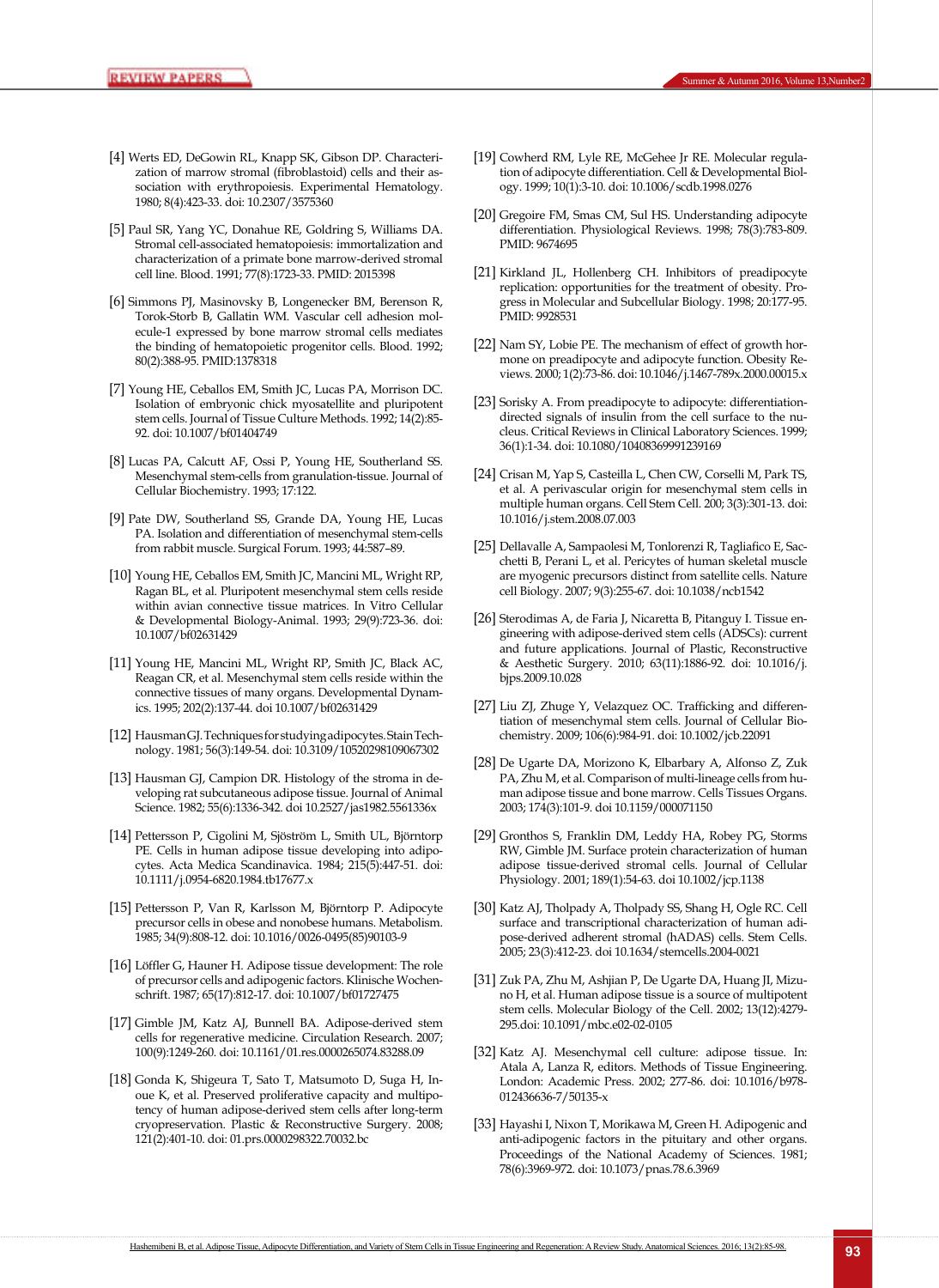- [34] Ibrahimi A, Bonino F, Bardon S, Ailhaud G, Dani C. Essential role of collagens for terminal differentiation of preadipocytes. Biochemical & Biophysical Research Communications. 1992; 187(3):1314-22. doi: 10.1016/0006-291x(92)90446-r
- [35] Kelly JL, Findlay MW, Knight KR, Penington A, Thompson EW, Messina A, et al. Contact with existing adipose tissue is inductive for adipogenesis in matrigel. Tissue Engineering. 2006; 12(7):2041-47. doi: 10.1089/ten.2006.12.2041
- [36] Flier JS. What's in a Name? In Search of Leptin's Physiologic Role 1. Journal of Clinical Endocrinology & Metabolism. 1998; 83(5):1407-13. doi: 10.1210/jc.83.5.1407
- <span id="page-9-0"></span>[37] Kim S, Moustaid-Moussa N. Secretory, endocrine and autocrine/paracrine function of the adipocyte. Journal of Nutrition. 2000; 130(12):3110-115. PMID: 11110881
- <span id="page-9-1"></span>[38] Deslypere JP, Verdonck L, Vermeulen A. Fat tissue: a steroid reservoir and site of steroid metabolism. Journal of Clinical Endocrinology & Metabolism. 1985; 61(3):564-70. doi: 10.1210/jcem-61-3-564
- <span id="page-9-2"></span>[39] Nimrod A, Ryan KJ. Aromatization of Androgens by Human Abdominal and breast fat tissue 1. Journal of Clinical Endocrinology & Metabolism. 1975; 40(3):367-72. doi: 10.1210/jcem-40-3-367
- <span id="page-9-3"></span>[40] Moller DE, Flier JS. Insulin resistance—mechanisms, syndromes, and implications. New England Journal of Medicine. 1991; 325(13):938-48. doi: 10.1056/nejm199109263251307
- [41] Spiegelman BM, Choy L, Hotamisligil GS, Graves RA, Tontonoz P. Regulation of adipocyte gene expresión in differentiation and sindromes of obesity/diabetes. Journal of Biological Chemistry. 1993; 268(10):6823-826. PMID: 8463205
- [42] Bjørge T, Tretli S, Engeland A. Relation of height and body mass index to renal cell carcinoma in two million Norwegian men and women. American Journal of Epidemiology. 2004; 160(12):1168-176. doi: 10.1093/aje/kwh345
- [43] Engeland A, Tretli S, Bjørge T. Height, body mass index, and ovarian cancer: a follow-up of 1.1 million Norwegian women. Journal of the National Cancer Institute. 2003; 95(16):1244-8. doi: 10.1093/jnci/djg010
- [44] Jonsson F, Wolk A, Pedersen NL, Lichtenstein P, Terry P, Ahlbom A, et al. Obesity and hormone‐dependent tumors: Cohort and co-twin control studies based on the Swedish Twin Registry. International Journal of Cancer. 2003; 106(4):594-99. doi: 10.1002/ijc.11266
- [45] Safford KM, Hicok KC, Safford SD, Halvorsen YD, Wilkison WO, Gimble JM, et al. Neurogenic differentiation of murine and human adipose-derived stromal cells. Biochemical and Biophysical Research communications. 2002; 294(2):371-79. doi: 10.1016/s0006-291x(02)00469-2
- <span id="page-9-4"></span>[46] Vats A, Tolley NS, Polak JM, Buttery LD. Stem cells: sources and applications. Clinical Otolaryngology & Allied Sciences. 2002; 27(4):227-32. doi: 10.1046/j.1365-2273.2002.00579.x
- <span id="page-9-5"></span>[47] Paquin J, Danalache BA, Jankowski M, McCann SM, Gutkowska J. Oxytocin induces differentiation of P19 embryonic stem cells to cardiomyocytes. Proceedings of the National Academy of Sciences. 2002; 99(14):9550-555. doi: 10.1073/ pnas.152302499
- <span id="page-9-6"></span>[48] Ballas CB, Zielske SP, Gerson SL. Adult bone marrow stem cells for cell and gene therapies: implications for greater use.

<span id="page-9-7"></span>Journal of Cellular Biochemistry. 2002; 85(S38):20-28. doi: 10.1002/jcb.10127

- [49] Pelled G, Turgeman G, Aslan H, Gazit Z, Gazit D. Mesenchymal stem cells for bone gene therapy and tissue engineering. Current Pharmaceutical Design. 2002; 8(21):1917- 928. doi: 10.2174/1381612023393666
- [50] Zandstra PW, Nagy A. Stem cell bioengineering. Annual Review of Biomedical Engineering. 2001; 3(1):275-305. doi: 10.1146/annurev.bioeng.3.1.275
- <span id="page-9-8"></span>[51] Conrad C, Huss R. Adult stem cell lines in regenerative medicine and reconstructive surgery. Journal of Surgical Research. 2005; 124(2):201-208. doi: 10.1016/j.jss.2004.09.015
- <span id="page-9-9"></span>[52] Spangrude GJ. When is a stem cell really a stem cell?. Bone Marrow Transplantation. 2003; 32:7-11. doi: 10.1038/ sj.bmt.1703936
- <span id="page-9-10"></span>[53] Buttery LD, Bourne S, Xynos JD, Wood H, Hughes FJ, Hughes SP, et al. Differentiation of osteoblasts and in vitro bone formation from murine embryonic stem cells. Tissue Engineering. 2001; 7(1):89-99. doi: 10.1089/107632700300003323
- <span id="page-9-11"></span>[54] Atala A. Tissue engineering and regenerative medicine: concepts for clinical application. Rejuvenation Research. 2004; 7(1):15-31. doi: 10.1089/154916804323105053
- [55] Suh H. Tissue restoration, tissue engineering and regenerative medicine. Yonsei Medical Journal. 2000; 41(6):681-84. doi: 10.3349/ymj.2000.41.6.681
- <span id="page-9-12"></span>[56] Erices A. Mesenchymal stem cells. Experimental Biology and Medicine. 2001; 226(6):507-20. PMID: 11395921
- <span id="page-9-13"></span>[57] Cortesini R. Stem cells, tissue engineering and organogenesis in transplantation. Transplant Immunology. 2005; 15(2):81-89. doi: 10.1016/j.trim.2005.09.013
- <span id="page-9-14"></span>[58] Kaji EH, Leiden JM. Gene and stem cell therapies. Jama. 2001; 285(5):545-50. doi: 10.1001/jama.285.5.545
- [59] Perry D. Patients' voices: The powerful sound in the stem cell debate. Science. 2000; 287(5457):1423. doi: 10.1126/science.287.5457.1423
- <span id="page-9-15"></span>[60] Snow NE. Stem cell research: New frontiers in science and ethics. Notre Dame: University of Notre Dame Press; 2003.
- [61] Young FE. A time for restraint. Science. 2000; 287(5457):1424. PMID: 10688779
- [62] Oduncu FS. Stem cell research in Germany: ethics of healing vs. human dignity. Medicine, health care and philosophy. 2003; 6(1):5-16.
- <span id="page-9-16"></span>[63] Chung Y, Klimanskaya I, Becker S, Marh J, Lu SJ, Johnson J, et al. Embryonic and extraembryonic stem cell lines derived from single mouse blastomeres. Nature. 2006; 439(7073):216- 19. doi: 10.1038/nature04277
- <span id="page-9-17"></span>[64] Grompe M. Embryonic stem cells without embryos?. Nature Biotechnology. 2005; 23(12):1496-497. doi: 10.1038/nbt1205- 1496
- [65] Meissner A, Jaenisch R. Generation of nuclear transferderived pluripotent ES cells from cloned Cdx2-deficient blastocysts. Nature. 2006; 439(7073):212-15. doi: 10.1038/ nature04257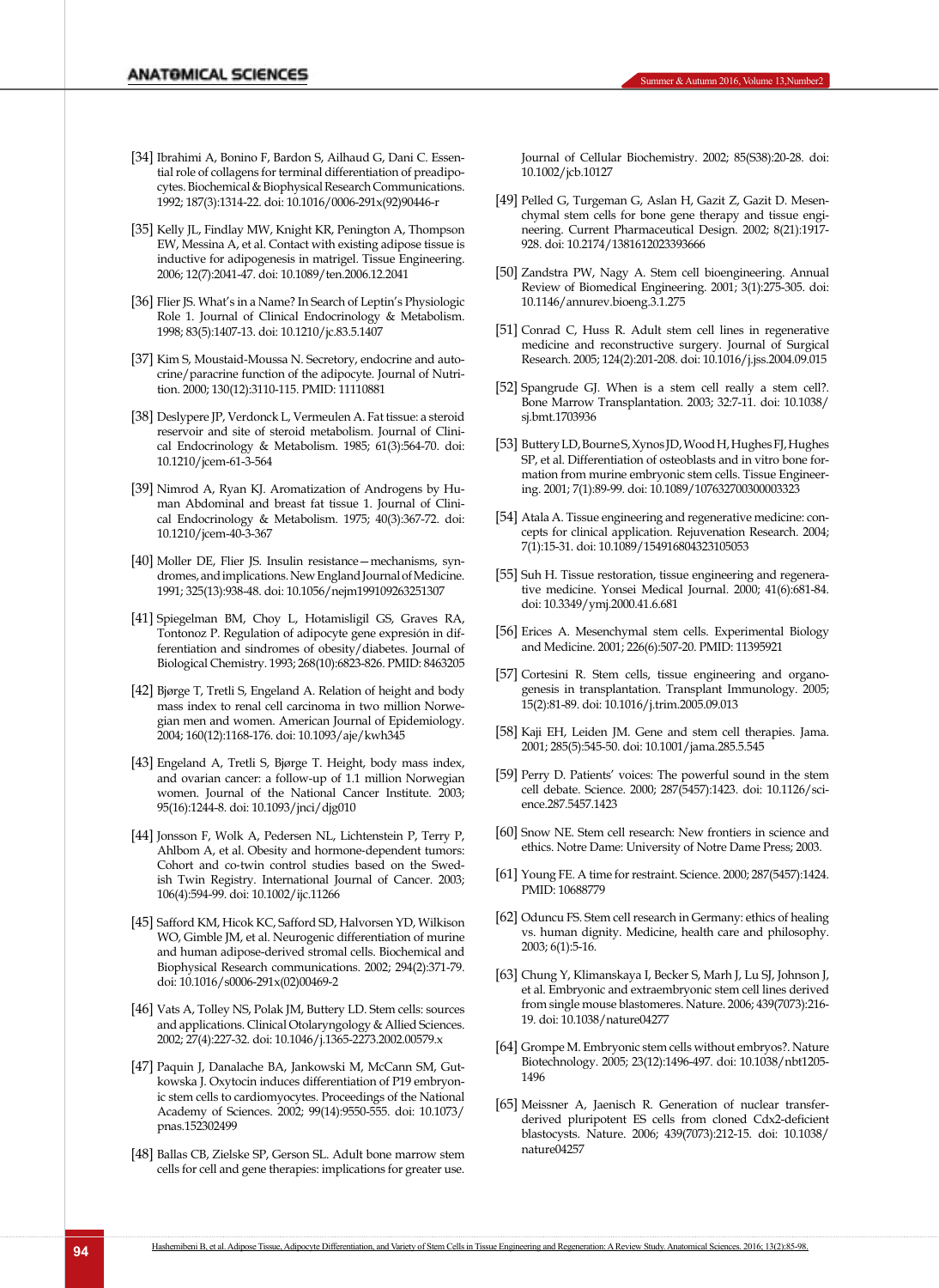- <span id="page-10-0"></span>[66] Pathak S, Multani AS. Aneuploidy, stem cells and cancer. Experientia. 2006; (96):49-64. PMID: 16383014
- <span id="page-10-1"></span>[67] Barry FP, Murphy JM. Mesenchymal stem cells: clinical applications and biological characterization. The International Journal of Biochemistry & Cell Biology. 2004; 36(4):568-84. doi: 10.1016/j.biocel.2003.11.001
- <span id="page-10-2"></span>[68] Lin TM, Tsai JL, Lin SD, Lai CS, Chang CC. Accelerated growth and prolonged lifespan of adipose tissue-derived human mesenchymal stem cells in a medium using reduced calcium and antioxidants. Stem Cells and Development. 2005; 14(1):92-102. doi: 10.1089/scd.2005.14.92
- [69] Winter A, Breit S, Parsch D, Benz K, Steck E, Hauner H, et al. Cartilage‐like gene expression in differentiated human stem cell spheroids: A comparison of bone marrow–derived and adipose tissue–derived stromal cells. Arthritis & Rheumatism. 2003; 48(2):418-29. doi: 10.1002/art.10767
- <span id="page-10-3"></span>[70] Strem BM, Hicok KC, Zhu M, Wulur I, Alfonso Z, Schreiber RE, Fraser JK, et al. Multipotential differentiation of adipose tissue-derived stem cells. The Keio Journal of Medicine. 2005; 54(3):132-41. doi: 10.2302/kjm.54.132
- <span id="page-10-4"></span>[71] Gimble JM. Adipose tissue-derived therapeutics. Expert Opinion on Biological Therapy. 2003; 3(5):705-13. doi: 10.1517/14712598.3.5.705
- <span id="page-10-5"></span>[72] Lee RH, Kim B, Choi I, Kim H, Choi H, Suh K, et al. Characterization and expression analysis of mesenchymal stem cells from human bone marrow and adipose tissue. Cellular Physiology and Biochemistry. 2004; 14(4-6):311-24. doi: 10.1159/000080341
- <span id="page-10-6"></span>[73] Tholpady SS, Llull R, Ogle RC, Rubin JP, Futrell JW, Katz AJ. Adipose tissue: stem cells and beyond. Clinics in Plastic Surgery. 2006; 33(1):55-62. doi: 10.1159/000080341
- <span id="page-10-7"></span>[74] Giorgino F, Laviola L, Eriksson JW. Regional differences of insulin action in adipose tissue: insights from in vivo and in vitro studies. Acta Physiologica Scandinavica. 2005; 183(1):13-30. doi: 10.1111/j.1365-201x.2004.01385.x
- <span id="page-10-8"></span>[75] Rodbell M, Jones AB. Metabolism of isolated fat cells III. The similar inhibitory action of phospholipase c (clostridium perfringens α toxin) and of insulin on lipolysis stimulated by lipolytic hormones and theophylline. Journal of Biological Chemistry. 1966; 241(1):140-42. PMID: 4285132
- <span id="page-10-9"></span>[76] Deslex S, Negrel R, Vannier C, Etienne J, Ailhaud G. Differentiation of human adipocyte precursors in a chemically defined serum-free medium. International Journal of Obesity. 1986; 11(1):19-27. doi: 10.1016/0014-4827(87)90412-5
- <span id="page-10-10"></span>[77] Ong WK, Chen HF, Tsai CT, Fu YJ, Wong YS, Yen DJ, et al. The activation of directional stem cell motility by green lightemitting diode irradiation. Biomaterials. 2013; 34(8):1911- 920. doi: 10.1016/j.biomaterials.2012.11.065
- <span id="page-10-11"></span>[78] Estes BT, Diekman BO, Guilak F. Monolayer cell expansion conditions affect the chondrogenic potential of adipose‐derived stem cells. Biotechnology and Bioengineering. 2008; 99(4):986-95. doi: 10.1002/bit.21662
- <span id="page-10-12"></span>[79] Aust L, Devlin B, Foster SJ, Halvorsen YD, Hicok K, Du Laney T, et al. Yield of human adipose-derived adult stem cells from liposuction aspirates. Cytotherapy. 2004; 6(1):7-14. doi: 10.1080/14653240310004539
- <span id="page-10-13"></span>[80] Guilak F, Estes BT, Diekman BO, Moutos FT, Gimble JM. 2010 Nicolas Andry Award: Multipotent adult stem cells from adipose tissue for musculoskeletal tissue engineering. Clinical Orthopaedics and Related Research. 2010; 468(9):2530-540. doi: 10.1007/s11999-010-1410-9
- <span id="page-10-14"></span>[81] Parker AM, Shang H, Khurgel M, Katz AJ. Low serum and serum-free culture of multipotential human adipose stem cells. Cytotherapy. 2007; 9(7):637-46. doi: 10.1080/14653240701508452
- <span id="page-10-15"></span>[82] Kakudo N, Minakata T, Mitsui T, Kushida S, Notodihardjo FZ, Kusumoto K. Proliferation-promoting effect of plateletrich plasma on human adipose–derived stem cells and human dermal fibroblasts. Plastic and Reconstructive Surgery. 2008; 122(5):1352-360. doi: 10.1097/prs.0b013e3181882046
- <span id="page-10-16"></span>[83] De Rosa A, De Francesco F, Tirino V, Ferraro GA, Desiderio V, Paino F, et al. A new method for cryopreserving adiposederived stem cells: an attractive and suitable large-scale and long-term cell banking technology. Tissue Engineering Part C: Methods. 2009; 15(4):659-67. doi: 10.1089/ten. tec.2008.0674
- <span id="page-10-17"></span>[84] Katz AJ, Llull R, Hedrick MH, Futrell JW. Emerging approaches to the tissue engineering of fat. Clinics in Plastic Surgery. 1999; 26(4):587-603. doi: 10.1097/00006534- 200102000-00047
- <span id="page-10-18"></span>[85] Nguyen A, Pasyk KA, Bouvier TN, Hassett CA, Argenta LC. Comparative study of survival of autologous adipose tissue taken and transplanted by different techniques. Plastic & Reconstructive Surgery. 1990; 85(3):378-86. doi: 10.1097/00006534-199003000-00007
- <span id="page-10-19"></span>[86] Crandall DL, Hausman GJ, Kral JG. A review of the microcirculation of adipose tissue: anatomic, metabolic, and angiogenic perspectives. Microcirculation. 1997; 4(2):211-32. doi: 10.3109/10739689709146786
- [87] Sierra-Honigmann MR, Nath AK, Murakami C, Garcıa-**́** Cardeña G, Papapetropoulos A, Sessa WC, et al. Biological action of leptin as an angiogenic factor. Science. 1998; 281(5383):1683-686. doi: 10.1126/science.281.5383.1683
- <span id="page-10-20"></span>[88] Rayner DV. The sympathetic nervous system in white adipose tissue regulation. Proceedings of the Nutrition Society. 2001; 60(3):357-64. doi: 10.1079/pns2001101
- <span id="page-10-21"></span>[89] Romijn JA, Fliers E. Sympathetic and parasympathetic innervation of adipose tissue: metabolic implications. Current Opinion in Clinical Nutrition & Metabolic Care. 2005; 8(4):440-44. doi: 10.1097/01.mco.0000172586.09762.55
- <span id="page-10-22"></span>[90] Patrick CW. Tissue engineering strategies for adipose tissue repair. Anatomical Record. 2001; 263(4):361-66. doi: 10.1002/ ar.1113
- [91] Vashi AV, Abberton KM, Thomas GP, Morrison WA, O'connor AJ, Cooper-White JJ, et al. Adipose tissue engineering based on the controlled release of fibroblast growth factor-2 in a collagen matrix. Tissue Engineering. 2006; 12(11):3035-43. doi: 10.1089/ten.2006.12.3035
- <span id="page-10-23"></span>[92] Walton RL, Beahm EK, Wu L. De novo adipose formation in a vascularized engineered construct. Microsurgery. 2004; 24(5):378-84. doi: 10.1002/micr.20056
- <span id="page-10-24"></span>[93] Patrick Jr CW, Chauvin PB, Hobley J, Reece GP. Preadipocyte seeded PLGA scaffolds for adipose tissue engineer-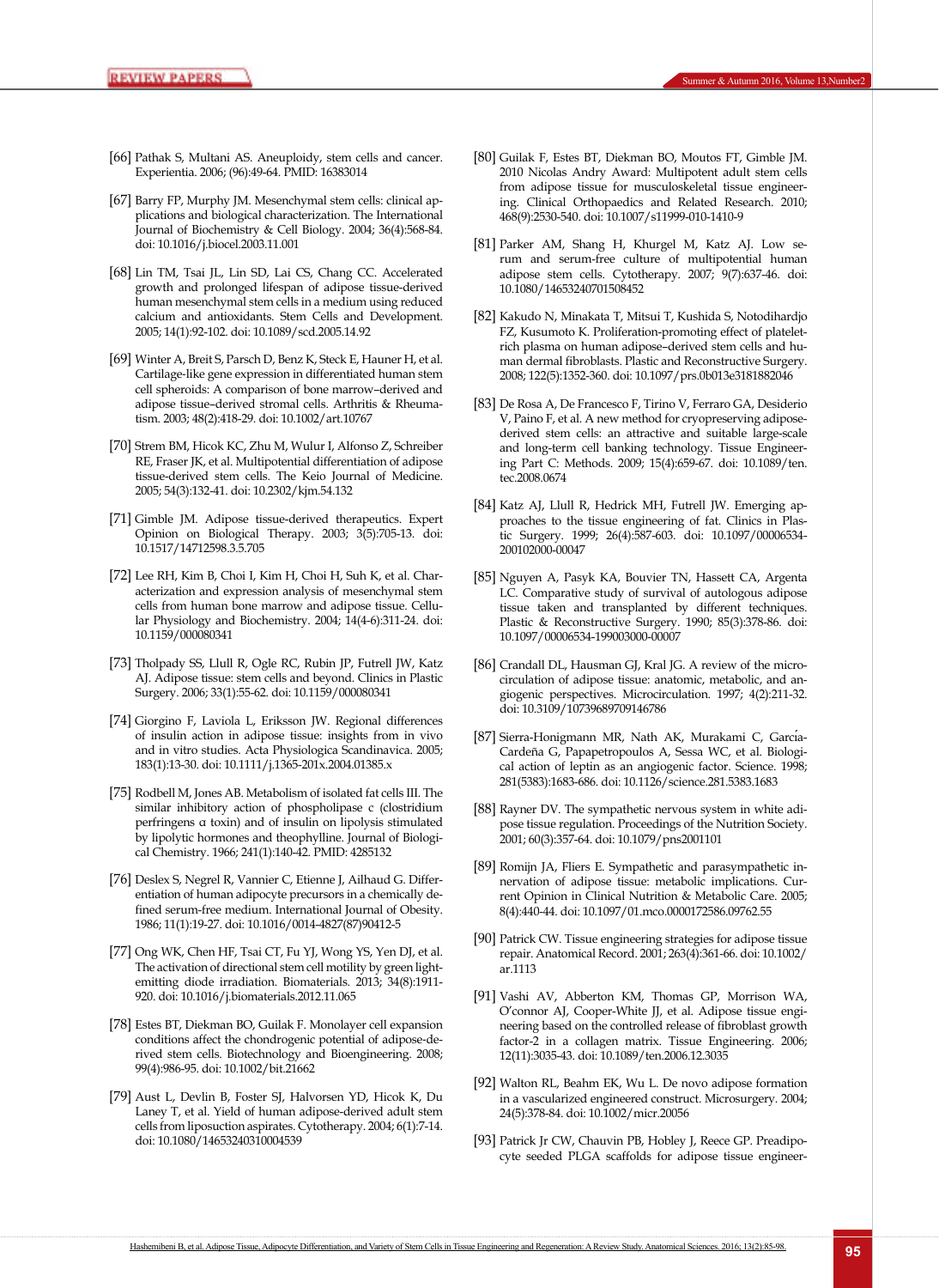<span id="page-11-0"></span>ing. Tissue Engineering. 1999; 5(2):139-51. doi: 10.1089/ ten.1999.5.139

- [94] Tabata Y, Miyao M, Inamoto T, Ishii T, Hirano Y, Yamaoki Y, et al. De novo formation of adipose tissue by controlled release of basic fibroblast growth factor. Tissue Engineering. 2000; 6(3):279-89. doi: 10.1089/10763270050044452
- <span id="page-11-1"></span>[95] Hemmrich K, Van de Sijpe K, Rhodes NP, Hunt JA, Di Bartolo C, Pallua N, et al. Autologous in vivo adipose tissue engineering in hyaluronan-based gels: a pilot study. Journal of Surgical Research. 2008; 144(1):82-88. doi: 10.1016/j. jss.2007.03.017
- [96] Van RL, Roncari DA. Complete differentiation in vivo of implanted cultured adipocyte precursors from adult rats. Cell Tissue Research. 1982; 225(3):557-66. doi: 10.1007/ bf00214804
- <span id="page-11-2"></span>[97] Van Robin LR, Roncari DA. Complete differentiation of adipocyte precursors. Cell & Tissue Research. 1978; 195(2):317- 29. doi: 10.1007/bf00236728
- [98] Todoroff G, Hauser N, Remacle C. The stroma‐vascular fraction of rat inguinal and epididymal adipose tissue and the adipoconversion of fat cell precursors in primary culture. Biology of the Cell. 1990; 69(3):215-22. doi: 10.1016/0248- 4900(90)90348-7
- <span id="page-11-3"></span>[99] Lefebvre AM, Laville M, Vega N, Riou JP, van Gaal L, Auwerx J, et al. Depot-specific differences in adipose tissue gene expression in lean and obese subjects. Diabetes. 1998; 47(1):98-103. doi: 10.2337/diabetes.47.1.98
- <span id="page-11-4"></span>[100] Hausman GJ. Responsiveness to adipogenic agents in stromal-vascular cultures derived from lean and preobese pig fetuses: an ontogeny study. Journal of Animal Science. 1992; 70(1):106-14. doi: 10.2527/1992.701106x
- <span id="page-11-5"></span>[101] Kirkland JL, Hollenberg CH, Gillon WS. Age, anatomic site, and the replication and differentiation of adipocyte precursors. American Journal of Physiology. 1990; 258(2):206- 10. PMID: 2305864
- [102] Sen A, Lea‐Currie YR, Sujkowska D, Franklin DM, Wilkison WO, Halvorsen YD, et al. Adipogenic potential of human adipose derived stromal cells from multiple donors is heterogeneous. Journal of Cellular Biochemistry. 2001; 81(2):312-19. PMID: 11241671
- <span id="page-11-6"></span>[103] Farmer SR. Transcriptional control of adipocyte formation. Cell Metabolism. 2006; 4(4):263-73. doi: 10.1016/j. cmet.2006.07.001
- <span id="page-11-7"></span>[104] Hampton JA, McCuskey PA, McCuskey RS, Hinton DE. Functional units in rainbow trout (Salmo gairdneri) liver: I. Arrangement and histochemical properties of hepatocytes. Anatomical Record. 1985; 213(2):166-75. doi: 10.1002/ ar.1092130208
- <span id="page-11-8"></span>[105] Halvorsen YD, Franklin D, Bond AL, Hitt DC, Auchter C, Boskey AL, et al. Extracellular matrix mineralization and osteoblast gene expression by human adipose tissue-derived stromal cells. Tissue Engineering. 2001; 7(6):729-41. doi: 10.1089/107632701753337681
- <span id="page-11-9"></span>[106] Ogawa R, Mizuno H, Watanabe A, Migita M, Hyakusoku H, Shimada T. Adipogenic differentiation by adiposederived stem cells harvested from GFP transgenic miceincluding relationship of sex differences. Biochemical and

<span id="page-11-10"></span>Biophysical Research Communications. 2004; 319(2):511-17. doi: 10.1016/j.bbrc.2004.05.021

- [107] Von Heimburg D, Zachariah S, Low A, Pallua N. Influence of different biodegradable carriers on the in vivo behavior of human adipose precursor cells. Plastic & Reconstructive Surgery. 2001; 108(2):411-20. doi: 10.1097/00006534- 200108000-00020
- [108] Jack GS, Zhang R, Lee M, Xu Y, Wu BM, Rodríguez LV. Urinary bladder smooth muscle engineered from adipose stem cells and a three dimensional synthetic composite. Biomaterials. 2009; 30(19):3259-70. doi: 10.1016/j.biomaterials.2009.02.035
- <span id="page-11-11"></span>[109] Beamish JA, He P, Kottke-Marchant K, Marchant RE. Molecular regulation of contractile smooth muscle cell phenotype: implications for vascular tissue engineering. Tissue Engineering Part B: Reviews. 2010; 16(5):467-91. doi: 10.1089/ten.teb.2009.0630
- <span id="page-11-12"></span>[110] Owens GK, Kumar MS, Wamhoff BR. Molecular regulation of vascular smooth muscle cell differentiation in development and disease. Physiological Reviews. 2004; 84(3):767- 801. doi: 10.1152/physrev.00041.2003
- [111] Yuan Q, Zeng X, Chen L, Peng E, Ye Z. Comparison of myogenic differentiation ability of adipose-derived stem cells from different sites in rabbit. Chinese Journal of Reparative & Reconstructive Surgery. 2010; 24(10):1228-232. doi: 10.1159/000330796
- <span id="page-11-13"></span>[112] Toyoda M, Matsubara Y, Lin K, Sugimachi K, Furue M. Characterization and comparison of adipose tissue‐derived cells from human subcutaneous and omental adipose tissues. Cell Biochemistry & Function. 2009; 27(7):440-47. doi: 10.1002/cbf.1591
- <span id="page-11-14"></span>[113] Dragoo JL, Samimi B, Zhu M, Hame SL, Thomas BJ, Lieberman JR, et al. Tissue-engineered cartilage and bone using stem cells from human infrapatellar fat pads. Journal of Bone & Joint Surgery. 2003; 85(5):740-47. doi: 01.prs.0000161459.90856.ab
- [114] Basu J, Genheimer CW, Guthrie KI, Sangha N, Quinlan SF, Bruce AT, et al. Expansion of the human adipose-derived stromal vascular cell fraction yields a population of smooth muscle-like cells with markedly distinct phenotypic and functional properties relative to mesenchymal stem cells. Tissue Engineering Part C: Methods. 2011; 17(8):843-60. doi: 10.1089/ten.tec.2010.0697
- <span id="page-11-15"></span>[115] Hicok KC, Du Laney TV, Zhou YS, Halvorsen YD, Hitt DC, Cooper LF, et al. Human adipose-derived adult stem cells produce osteoid in vivo. Tissue Engineering. 2004; 10(3- 4):371-80. doi: 10.1089/107632704323061735
- [116] Pittenger MF, Mackay AM, Beck SC, Jaiswal RK, Douglas R, Mosca JD, et al. Multilineage potential of adult human mesenchymal stem cells. Science. 1999; 284(5411):143-47. doi: 10.1126/science.284.5411.143
- <span id="page-11-16"></span>[117] Silberstein L, Webster SG, Travis M, Blau HM. Developmental progression of myosin gene expression in cultured muscle cells. Cell. 1986; 46(7):1075-081. doi: 10.1016/0092- 8674(86)90707-5
- [118] el Andalousi RB, Daussin PA, Micallef JP, Roux C, Nougues J, Chammas M, et al. Changes in mass and performance in rabbit muscles after muscle damage with or without trans-